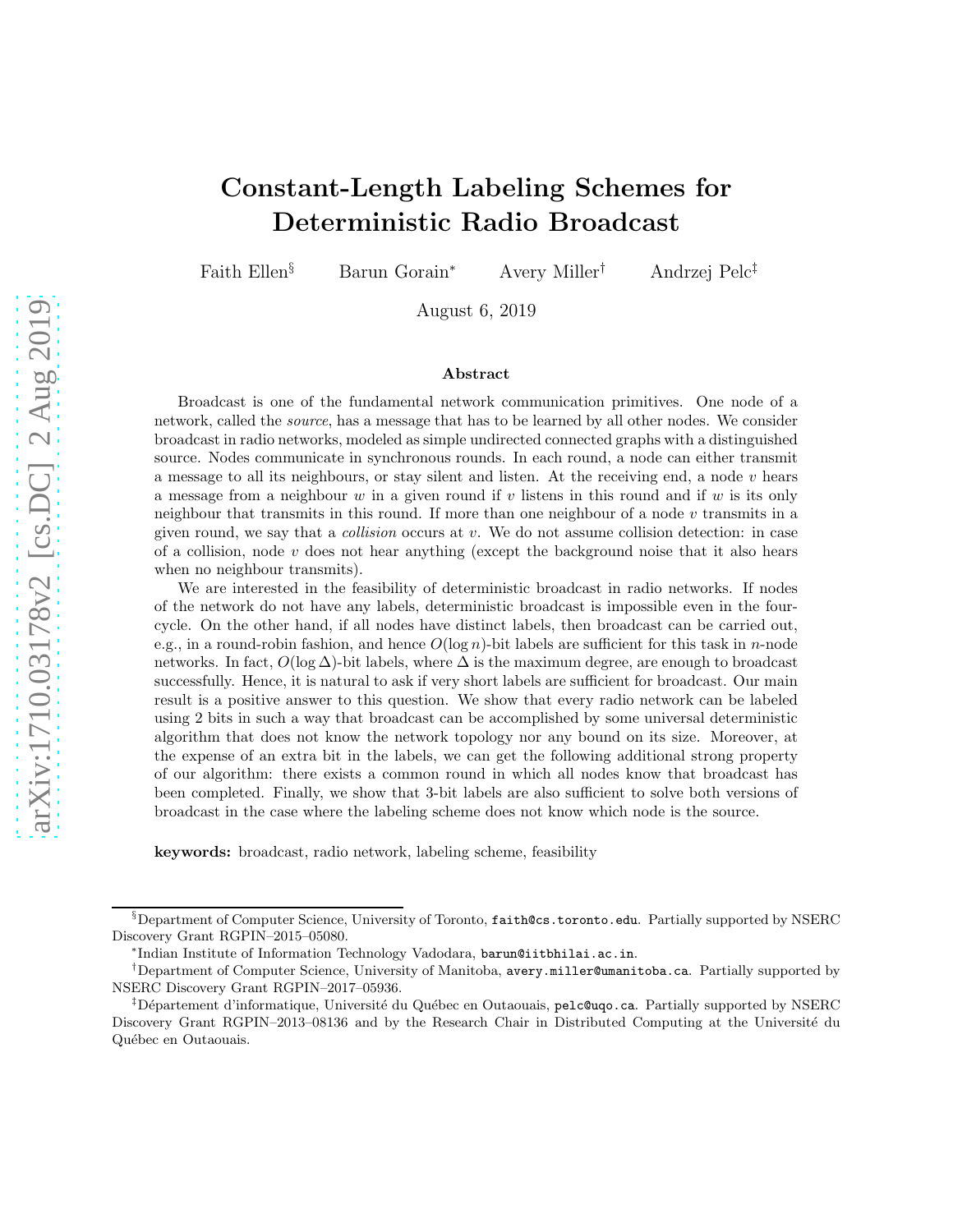### 1 Introduction

### 1.1 The model and the problem

Broadcast is one of the fundamental and most extensively studied network communication primitives. One node of a network, called the *source*, has a message that has to be learned by all other nodes. We consider broadcast in radio networks, modeled as simple undirected connected graphs with a distinguished source. In the sequel, we use the word *graph* in this sense, and we consider the notions of *network* and *graph* as synonyms. Nodes communicate in synchronous rounds. Throughout the paper, round numbers refer to the local time at the source, which can differ from the local time at other nodes. In each round, a node can either transmit a message to all its neighbours, or stay silent and listen. At the receiving end, a node  $v$  hears a message from a neighbour  $w$  in a given round if v listens in this round and if w is its only neighbour that transmits in this round. If more than one neighbour of a node v transmits in a given round, we say that a *collision* occurs at v. We do not assume collision detection: in case of a collision, node  $v$  does not hear anything (except the background noise that it also hears when no neighbour transmits). If collision detection is available, broadcast is trivially feasible, even in anonymous networks: consecutive bits of the source message can be transmitted by a sequence of silent and noisy rounds, cf. [\[7\]](#page-15-0), using silence as 0 and a message or collision as 1.

We are interested in the feasibility of deterministic broadcast in radio networks. If the nodes of the network do not have any labels (or all have the same label), then deterministic broadcast is impossible even in the four-cycle. Indeed, the two neighbours of the source must behave identically, i.e., transmit in exactly the same rounds, and hence, due to collisions, the fourth node can never hear a message. On the other hand, if all nodes have distinct labels, then broadcast can be carried out, e.g., in a round-robin fashion, and hence  $O(\log n)$ -bit labels are sufficient for this task in n-node networks. It is easy to see that, by using a proper colouring of the square of the graph,  $O(\log \Delta)$ -bit labels, where  $\Delta$  is the maximum degree, are enough to successfully broadcast. Hence, it is natural to ask if very short labels are sufficient for deterministic broadcast. In particular, is it possible to broadcast in every radio network using labels of constant length? Below we formalize our question.

A *labeling scheme* for a network represented by a graph  $G = (V, E)$  is any function L from the set V of nodes into the set S of finite binary strings. The string  $\mathcal{L}(v)$  is called the *label* of the node v. Note that labels assigned by a labeling scheme are not necessarily distinct. The *length* of a labeling scheme  $\mathcal L$  is the maximum length of any label assigned by it.

Consider all graphs G, each labeled by some labeling scheme, with a distinguished source sG. Initially, each node knows only its own label, and the source has a message. A *universal deterministic broadcast algorithm* works in synchronous rounds as follows. In each round, every node makes a decision if it should transmit or listen. This decision is based only on the current history of the node, which consists of the label of the node and the sequence of messages heard by the node so far. In particular, the decision does not depend on any knowledge of the graph G, including its size. However, the labeling scheme can use complete knowledge of the graph. Upon completion of the algorithm, all nodes should have the source message. For simplicity, we assume that when a node transmits, it can transmit its entire history (which may include the source message). However, in our algorithm, much smaller messages will suffice: they consist of either the source message or a constant-size "stay" message.

We also consider a variant of the above problem called *acknowledged broadcast*, which requires that the source node eventually knows that all nodes have received the source message. In our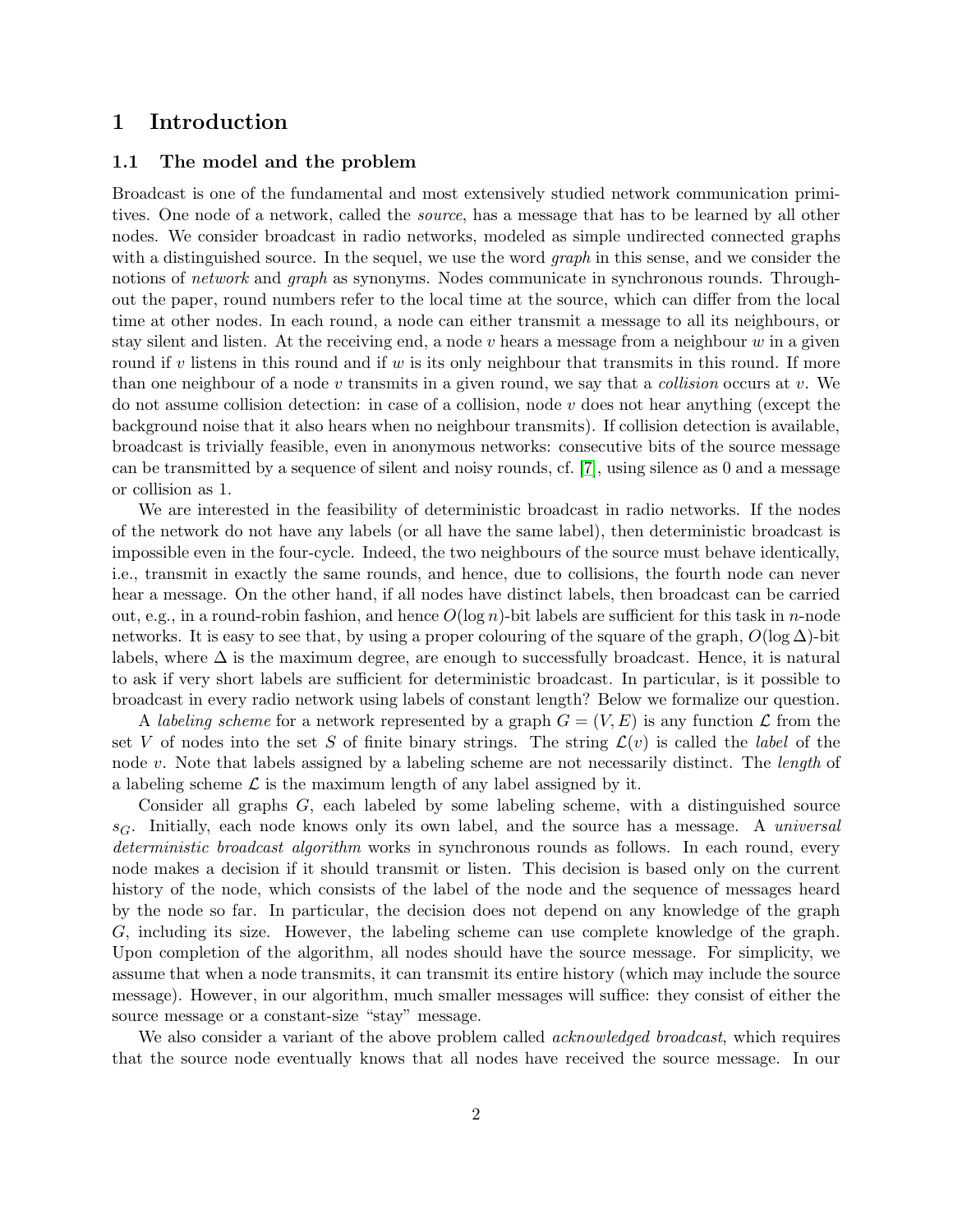algorithm for this version of the problem, each transmitted message additionally contains a binary string of length  $O(\log n)$ , where n is the size of the graph. One of the roles of this string is to implement a global clock. More specifically, in our algorithms, a node transmits only in response to receiving a message, and hence the current round number (which is the current local round number at the source node) can be maintained by including it in each transmitted message and incrementing it appropriately. Using our algorithm for acknowledged broadcast, we can ensure that there is a common round in which all nodes know that the broadcast of the source's message has been completed.

Using the above terminology, our central question can be formulated as follows:

Does there exist a universal deterministic (acknowledged) broadcast algorithm using labeling schemes of constant length for all radio networks?

The above question can be seen in the framework of algorithms using *informative labeling schemes*, or equivalently, algorithms with *advice* [\[1,](#page-15-1) [11,](#page-15-2) [14,](#page-16-0) [16](#page-16-1)[–21,](#page-16-2) [26,](#page-16-3) [30](#page-17-0)[–32,](#page-17-1) [38\]](#page-17-2). When advice is given to nodes, two variations are considered: either the binary string given to nodes is the same for all of them [\[27\]](#page-16-4) or different strings are given to different nodes [\[20,](#page-16-5) [21\]](#page-16-2), as in the case of the present paper. If strings may be different, they can be considered as labels assigned to nodes. Several authors have studied the minimum amount of advice (i.e. label length) required to solve certain network problems. The framework of advice or labeling schemes is useful for quantifying the amount of information used to solve a network problem, regardless of the type of information that is provided.

### 1.2 Our results

Our main contribution is a positive answer to our central question. For every radio network, we construct labeling schemes of constant length, and we design universal deterministic broadcast and acknowledged broadcast algorithms using these schemes. For the broadcast task, our labeling schemes have length 2, while for acknowledged broadcast, our labeling schemes have length 3. In the more difficult situation where the source node is not known at the time of labeling, our labeling scheme has length 3 (for both versions of broadcast).

The importance of our result can be shown in the following scenario. Suppose that transmitting devices that form a radio network are already deployed, and only a central monitor knows the location and the transmitting range of each of them, thus knowing the topology of the resulting network. This could be applicable in an Internet of Things network in a business or industrial complex. One node of this network has to broadcast many consecutive messages to all other nodes. Then the monitor can assign very short labels to the devices, enabling multiple executions of the universal broadcast. The fact that labels can be very short may be crucial in situations when nodes of the network are weak and simple devices with very limited memory. Moreover, the fact that we can also do acknowledged broadcast in this situation permits the source to send the next message only after all nodes received the preceding one. Our work is also relevant in the context of Software-Defined Networks (SDNs) where the central controller assigns to each network device a role, i.e., a forwarding behaviour. Our solution gives an efficient implementation for broadcast that requires very few roles as well as simple forwarding rules.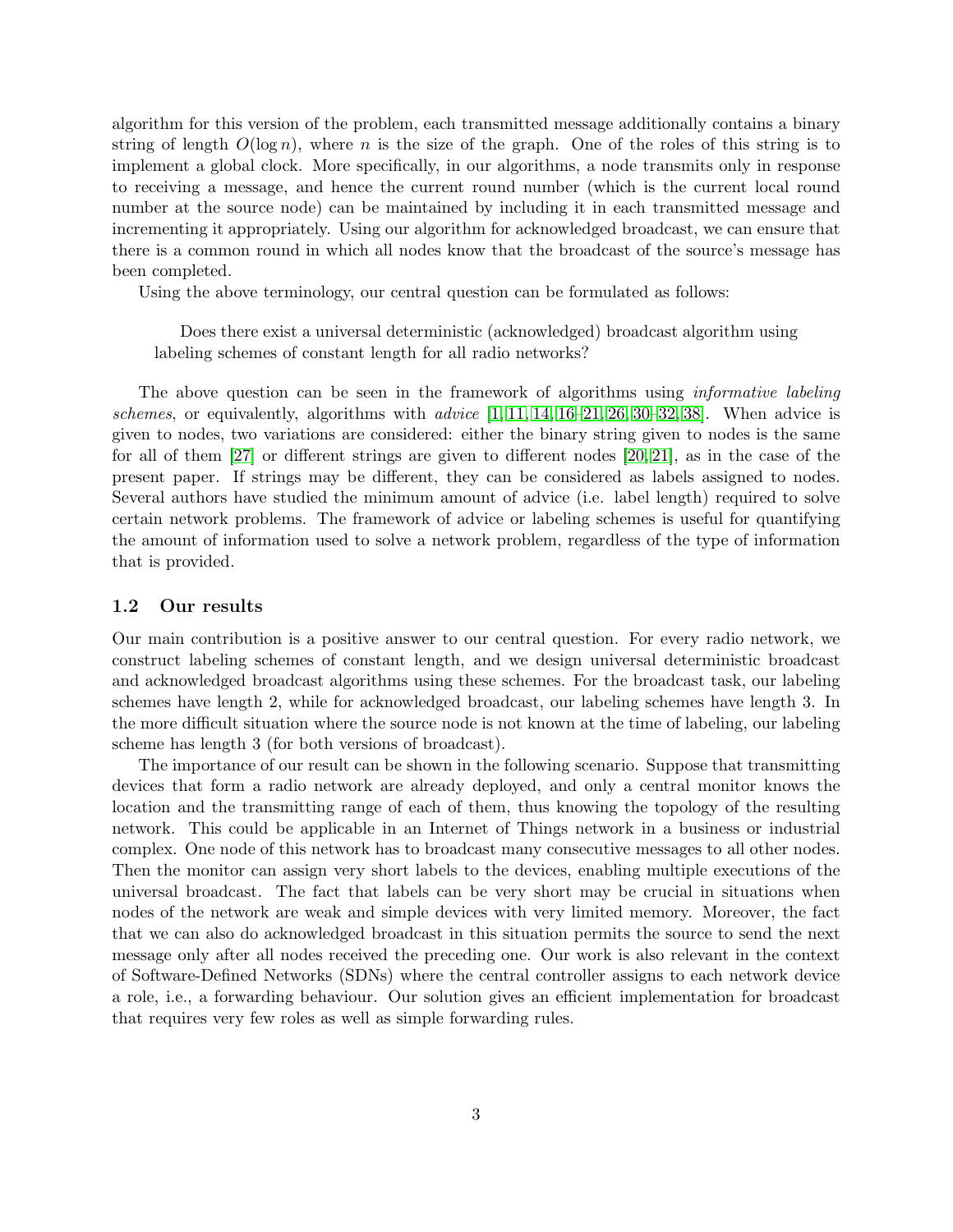#### 1.3 Related work

Algorithmic problems in radio networks modeled as graphs were studied for such tasks as broadcast [\[9,](#page-15-3) [24\]](#page-16-6), gossiping [\[9,](#page-15-3) [23\]](#page-16-7) and leader election [\[36\]](#page-17-3). In some cases [\[9,](#page-15-3) [23\]](#page-16-7), the topology of the network was unknown, in others [\[24\]](#page-16-6), nodes were assumed to have a labeled map of the network and could situate themselves in it.

For the broadcast task, most of the papers represented radio networks as arbitrary (undirected or directed) graphs. Models used in the literature about algorithmic aspects of radio communication, starting from [\[5\]](#page-15-4), differ mostly in the amount of information about the network that is assumed available to nodes. However, assumptions about this knowledge concern particular items of information, such as the knowledge of the size of the network, its diameter, maximum degree, or some neighbourhood around the nodes. In this paper, we adopt the approach of limiting the total number of bits available to nodes, regardless of their meaning.

Deterministic centralized broadcast assuming complete knowledge of the network was considered in [\[6\]](#page-15-5), where a polynomial-time algorithm constructing a  $O(D \log^2 n)$ -time broadcast scheme was given for all n-node networks of radius  $D$ . Subsequent improvements by many authors [\[15,](#page-16-8) [22,](#page-16-9) [24\]](#page-16-6) were followed by the polynomial-time algorithm from [\[35\]](#page-17-4) constructing a  $O(D + \log^2 n)$ -time broadcast scheme, which is optimal. On the other hand, in [\[2\]](#page-15-6), the authors proved the existence of a family of n-node networks of radius 2 for which any broadcast algorithm requires time  $\Omega(\log^2 n)$ . The "minimal dominating sets" that appear in our work were used under the name "minimal covering sets" in the context of deterministic centralized broadcast and gossiping assuming complete knowledge of the network [\[24,](#page-16-6) [25\]](#page-16-10).

One of the first papers to study deterministic distributed broadcast in radio networks whose nodes have only limited knowledge of the topology was [\[3\]](#page-15-7). The authors assumed that nodes know only their own identifier and the identifiers of their neighbours. Many authors  $\left[4, 7\neg 10\right]$  $\left[4, 7\neg 10\right]$  $\left[4, 7\neg 10\right]$  studied deterministic distributed broadcast in radio networks under the assumption that nodes know only their own identifier (but not the identifiers of their neighbours). In [\[7\]](#page-15-0), the authors gave a broadcast algorithm working in time  $O(n)$  for undirected n-node graphs, assuming that the nodes can transmit spontaneously before getting the source message. For this model, a matching lower bound  $\Omega(n)$  on deterministic broadcast time was proved in [\[34\]](#page-17-5), even for the class of networks of constant diameter. Increasingly faster broadcast algorithms working for arbitrary radio networks were constructed, the currently fastest being the  $O(n \log D \log \log D)$  algorithm from [\[12\]](#page-16-11). On the other hand, in [\[10\]](#page-15-9), a lower bound  $\Omega(n \log D)$  on broadcast time was proved for *n*-node networks of radius D.

Randomized broadcast algorithms in radio networks have also been studied [\[3,](#page-15-7) [37\]](#page-17-6). For these algorithms, no topological knowledge of the network and no labels of nodes were assumed. In [\[3\]](#page-15-7), the authors showed a randomized broadcast algorithm running in expected time  $O(D \log n +$  $\log^2 n$ ). In [\[37\]](#page-17-6), it was shown that for any randomized broadcast algorithm and parameters  $D < n$ , there exists an n-node network of radius D requiring expected time  $\Omega(D \log(n/D))$  to execute this algorithm. It should be noted that the lower bound  $\Omega(\log^2 n)$  from [\[2\]](#page-15-6), for some networks of radius 2, holds for randomized algorithms as well. A randomized algorithm working in expected time  $O(D \log(n/D) + \log^2 n)$ , and thus matching the above lower bounds, was presented in [\[13,](#page-16-12)33].

Many papers  $[1,11,14,16-21,26,31,32,38]$  $[1,11,14,16-21,26,31,32,38]$  $[1,11,14,16-21,26,31,32,38]$  $[1,11,14,16-21,26,31,32,38]$  $[1,11,14,16-21,26,31,32,38]$  $[1,11,14,16-21,26,31,32,38]$  $[1,11,14,16-21,26,31,32,38]$  $[1,11,14,16-21,26,31,32,38]$  $[1,11,14,16-21,26,31,32,38]$  have proposed algorithms to solve network tasks more efficiently by providing arbitrary information to nodes of the network or mobile agents circulating in it. These are known as algorithms using *informative labeling schemes* or algorithms with *advice*. Most relevant to this paper are those concerning radio networks. In [\[30\]](#page-17-0), the authors considered the set of radio networks in which it is possible to perform broadcast in constant time when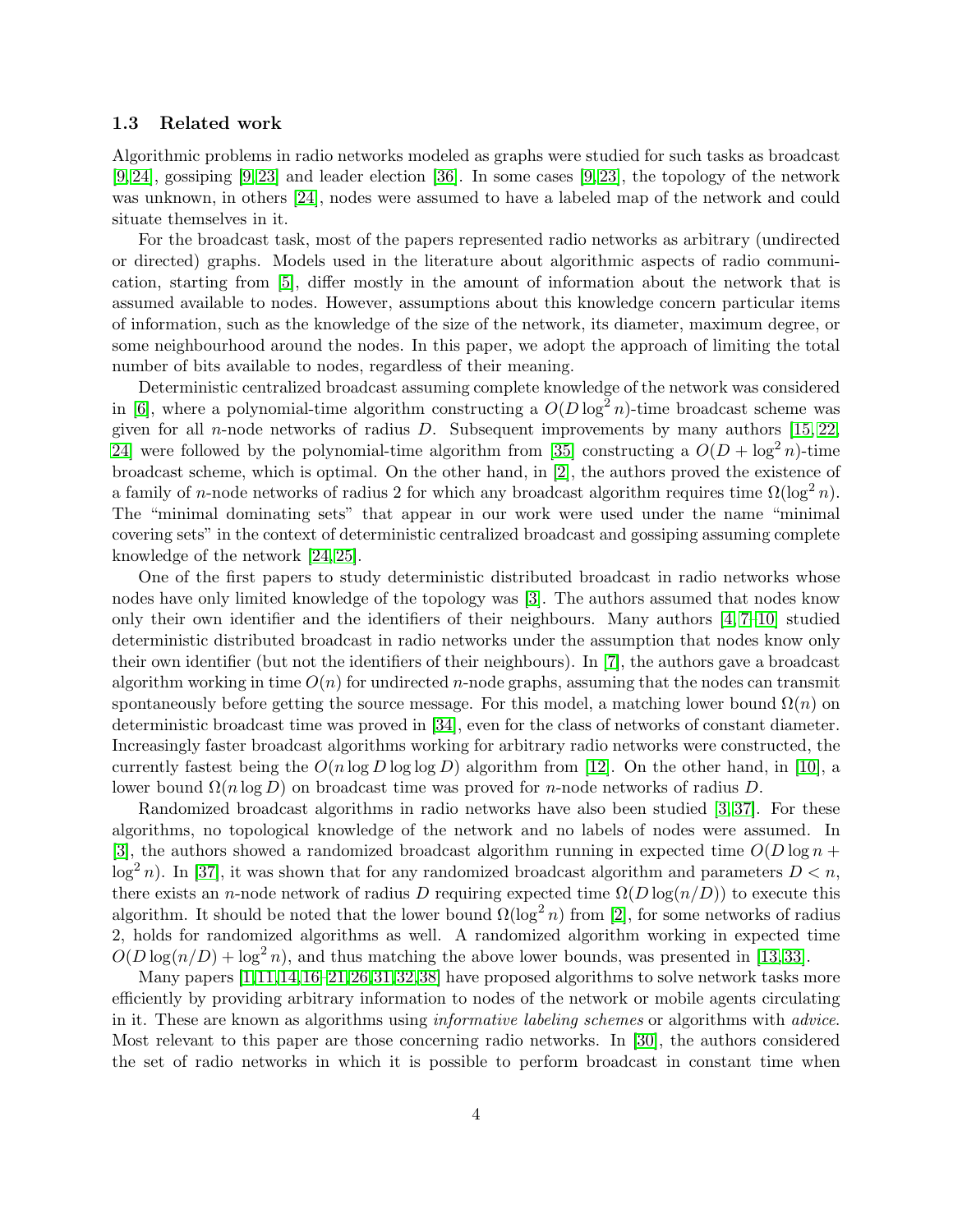each node has complete knowledge of the network. They proved that  $O(n)$  bits of advice are sufficient for performing broadcast in constant time in such networks and  $\Omega(n)$  bits are necessary. Short labeling schemes have been found that can be used to perform topology recognition in radio networks modeled by trees [\[28\]](#page-17-9) and to perform size discovery in arbitrary radio networks with collision detection [\[29\]](#page-17-10).

### <span id="page-4-1"></span>2 Broadcast

In this section, we present a labeling scheme  $\lambda$  that labels each node with a 2-bit string, and give a deterministic algorithm B that solves broadcast on any graph G that has been labeled using  $\lambda$ .

At a high level, broadcast is completed by having a set of "informed" nodes, i.e., those that know the source message, that grows every two rounds. In odd-numbered rounds, we consider the set of "frontier" nodes, i.e., uninformed nodes that are each adjacent to at least one informed node. From among the informed nodes, a minimal set of nodes that dominates the frontier nodes transmits the source message. Some of the frontier nodes will become newly-informed via these transmissions, while others will not, due to collisions. In even-numbered rounds, some of the newlyinformed nodes will transmit a "stay" message to inform certain nodes to stay in the dominating set for the next round. The first bit,  $x_1$ , of the label of a newly-informed node is used to determine whether or not it is added to the dominating set. The second bit,  $x_2$ , is used to determine whether or not it sends a "stay" message. The formal description of our broadcast algorithm  $\beta$  with source message  $\mu$  is provided in Algorithm [1.](#page-5-0) We assume that there is a special "stay" message that is distinct from the source message. Figure [1](#page-4-0) gives an example of an execution of  $\beta$ .



<span id="page-4-0"></span>Figure 1: Example of an execution of Algorithm  $\beta$  on a graph labeled by  $\lambda$ . Each node contains its 2-bit label. To the upper right of each node: numbers in curly brackets are the round numbers in which the node transmits, numbers in parentheses are round numbers in which the node receives a message. Messages sent or received in odd rounds contain the source message  $\mu$ , and messages sent or received in even rounds contain "stay".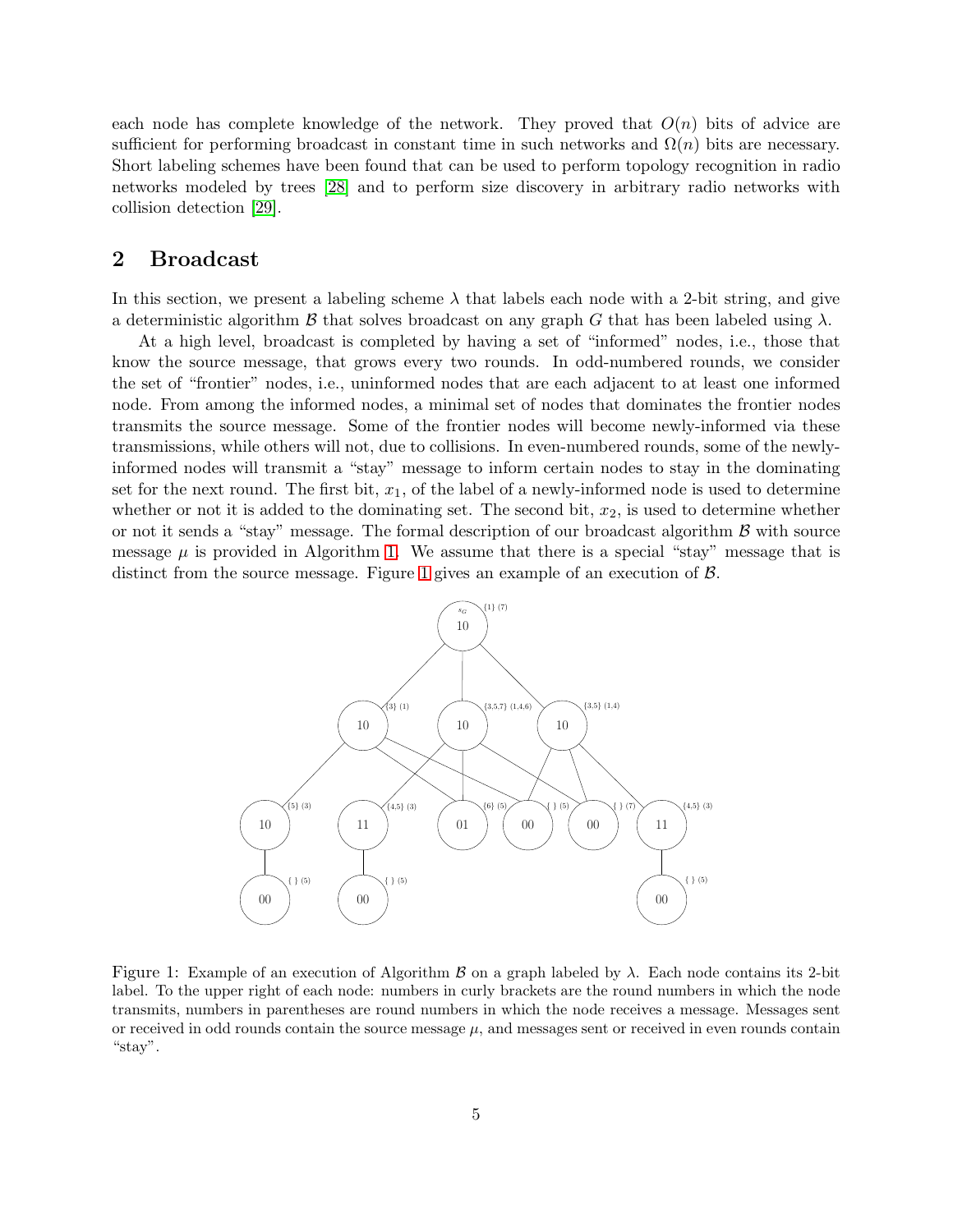<span id="page-5-0"></span>

We now formally define the labeling scheme and prove the correctness of  $\beta$ . We rely heavily on five carefully chosen sequences of node sets. The following notation will be used in the construction of these sequences and throughout the remainder of this section.

A set of nodes X *dominates* a set of nodes Y if, for each node  $y \in Y$ , there is a node  $x \in X$ that is adjacent to y. For any set of nodes  $X \subseteq V(G)$ , denote by  $\Gamma(X)$  the neighbourhood of X, i.e.,  $\Gamma(X) = \{v \in V(G) \mid \exists w \in X, \{v, w\} \in E(G)\}.$ 

#### 2.1 Sequence Constructions and Properties

We construct five sequences of sets, indexed by  $i \geq 1$ . At a high level, INF<sub>i</sub> will be the nodes that are informed before round  $2i - 1$ , UNINF<sub>i</sub> will be the nodes that are not informed before round  $2i-1$ , FRONTIER<sub>i</sub> will be the uninformed nodes that are adjacent to at least one informed node in round  $2i-1$ , NEW<sub>i</sub> will be the nodes that are newly-informed in round  $2i-1$ , and DOM<sub>i</sub> will be the nodes that inform the nodes in  $NEW_i$  in round  $2i-1$ . Recalling that  $s_G$  denotes the source node of G, we initialize the construction by setting  $INF_1 = \{s_G\}$ ,  $\text{UNINF}_1 = V(G) - \{s_G\}$ , FRONTIER<sub>1</sub> =  $\Gamma(s_G)$ , NEW<sub>1</sub> =  $\Gamma(s_G)$ , DOM<sub>1</sub> =  $\{s_G\}$ . Our construction proceeds in stages, where stage  $i \geq 2$  is as follows:

- 1. Define  $INF_i = INF_{i-1} \cup NEW_{i-1}$ .
- 2. Define  $UNINF_i = UNINF_{i-1} \setminus NEW_{i-1}$ .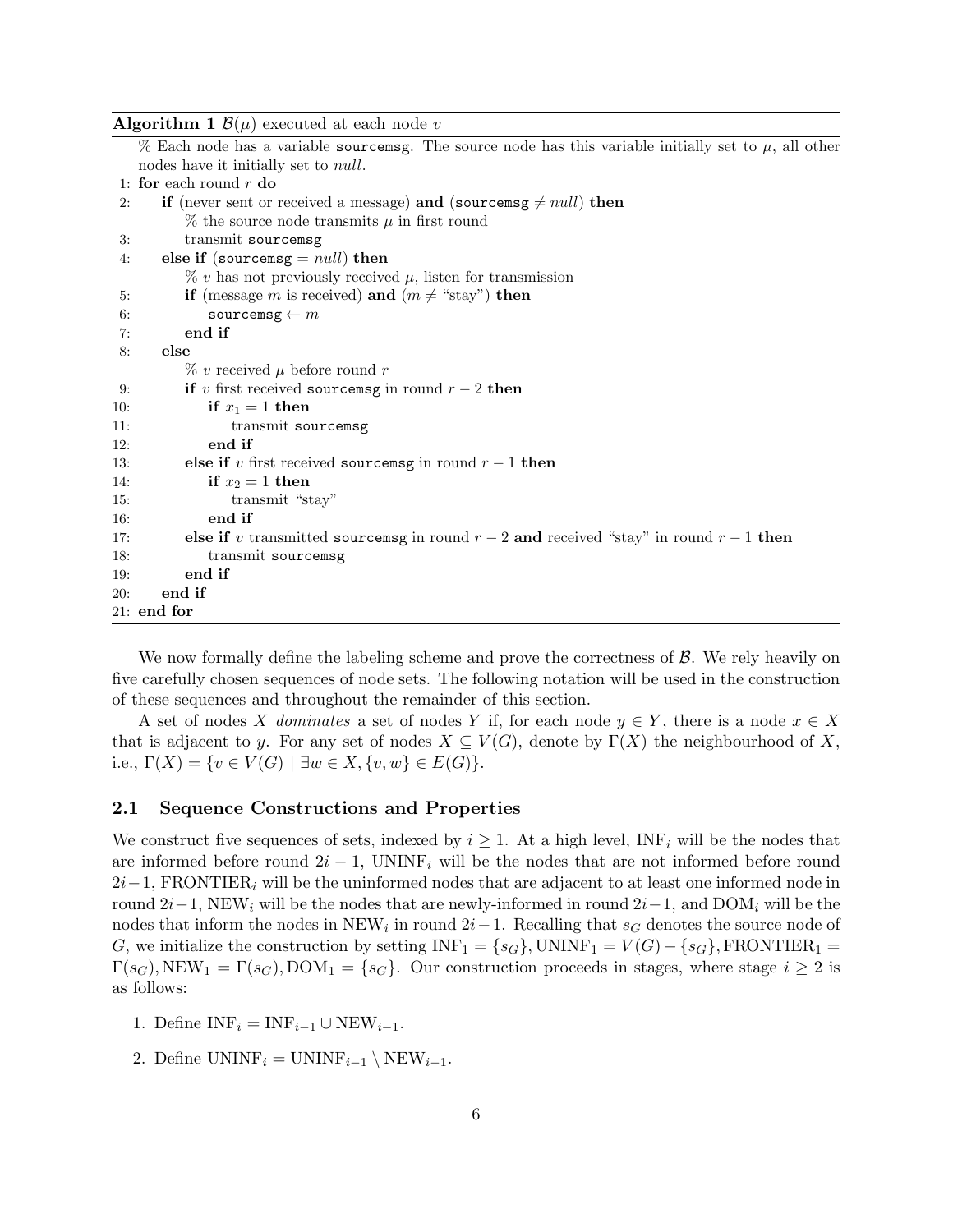- 3. Define  $FRONTIER_i = UNINF_i \cap \Gamma(NF_i)$ .
- 4. Define  $DOM_i$  to be a minimal subset of  $DOM_{i-1} \cup NEW_{i-1}$  that dominates all nodes in  $FRONTIER_i$ .
- 5. Define  $NEW_i$  to be the subset of nodes in FRONTIER<sub>i</sub> that are adjacent to exactly one node in  $DOM_i$ .

The construction ends when  $INF_i = V(G)$ . We now provide some useful facts about the sequences. The first two observations are direct consequences of the construction.

<span id="page-6-0"></span>**Fact 2.1.** *NEW*<sub>i</sub> ⊆ *FRONTIER*<sub>i</sub> ⊆ *UNINF*<sub>i</sub> for all  $i \ge 1$ *.* 

<span id="page-6-1"></span>**Fact 2.2.** *INF<sub>i</sub>* = *INF*<sub>1</sub> ∪ ∪ $j=1 \t J$ *NEW<sub>j</sub> and UNINF<sub>i</sub>* = *UNINF*<sub>1</sub> ∖ ∪ $j=1 \t J$ *NEW<sub>j</sub>*.

<span id="page-6-3"></span>**Lemma 2.3.** *For*  $i \neq i'$ , *we have*  $NEW_i \cap NEW_{i'} = \emptyset$ *.* 

*Proof.* Without loss of generality, assume that  $i > i'$ . By Facts [2.1](#page-6-0) and [2.2,](#page-6-1) it follows that NEW<sub>i</sub> ⊆  $\text{UNINF}_i = \text{UNINF}_1 \setminus \bigcup_{j=1}^{i-1} \text{NEW}_j$ . In particular,  $\text{NEW}_i \subseteq \text{UNINF}_1 \setminus \text{NEW}_{i'}$ , so  $\text{NEW}_i \cap \text{NEW}_{i'} =$ ∅. 口

The following result can be viewed as a guarantee of progress in each stage: if there are any remaining uninformed nodes at stage  $i$ , then at least one node will be newly informed in stage  $i$ .

<span id="page-6-2"></span>**Lemma 2.4.** *For each*  $i \geq 1$ *, if*  $INF_i \neq V(G)$ *, then*  $NEW_i \neq \emptyset$ *.* 

*Proof.* If  $INF_1 = \{s_G\} \neq V(G)$ , then  $NEW_1 = \Gamma(s_G) \neq \emptyset$ . So assume that  $i \geq 2$ . Since the graph is connected and  $V(G)$  is the disjoint union of  $INF_i$  and  $UNINF_i$ , it follows that  $FRONTIER_i \neq \emptyset$ .

Consider any  $v \in \text{DOM}_i$ . If each node  $w \in \text{FRONTIER}_i$  that is adjacent to v is also adjacent to at least one other node in  $\text{DOM}_i$ , then  $\text{DOM}_i \setminus \{v\}$  also dominates all nodes in FRONTIER<sub>i</sub>, contradicting the minimality of  $DOM_i$ . Thus, there is at least one node  $w \in \text{FRONTIER}_i$  that is adjacent to v and not adjacent to any other node in  $DOM_i$ . Hence, by definition,  $NEW_i \neq \emptyset$ .  $\Box$ 

The following result shows that the  $DOM_i$  is well-defined.

**Lemma 2.5.** For all  $i \geq 2$ , there exists a subset of  $DOM_{i-1} \cup NEW_{i-1}$  that dominates all nodes *in FRONTIER*<sup>i</sup> *.*

*Proof.* Consider any node  $v \in \text{FRONTIER}_i$  and suppose that v does not have a neighbour in DOM<sub>i−1</sub>. By definition, DOM<sub>i−1</sub> dominates all nodes in FRONTIER<sub>i−1</sub>, so it follows that  $v \notin$ FRONTIER<sub>i-1</sub>. By Fact [2.1,](#page-6-0)  $v \in \text{FRONTIER}_i \subseteq \text{UNINF}_i$ , and by construction, UNINF<sub>i</sub>  $\subseteq$ UNINF<sub>i-1</sub>, so  $v \in \text{UNINF}_{i-1}$ . By the definition of FRONTIER<sub>i-1</sub>, it follows that  $v \notin \Gamma(\text{INF}_{i-1})$ . But,  $v \in \text{FRONTIER}_i$  implies that  $v \in \Gamma(\text{INF}_i)$ . It follows that v has a neighbour in  $\text{INF}_i \setminus \text{INF}_{i-1} =$  $NEW_{i-1}$ . Therefore, we have shown that every node  $v \in FROMITER_i$  has at least one neighbour in  $DOM_{i-1} \cup NEW_{i-1}$ , which implies the desired result.  $\Box$ 

Let  $\ell$  be the smallest value of i such that  $INF_i = V(G)$ . We now give an upper bound on the value of  $\ell$ .

<span id="page-6-4"></span>Lemma 2.6.  $\ell \leq n$ .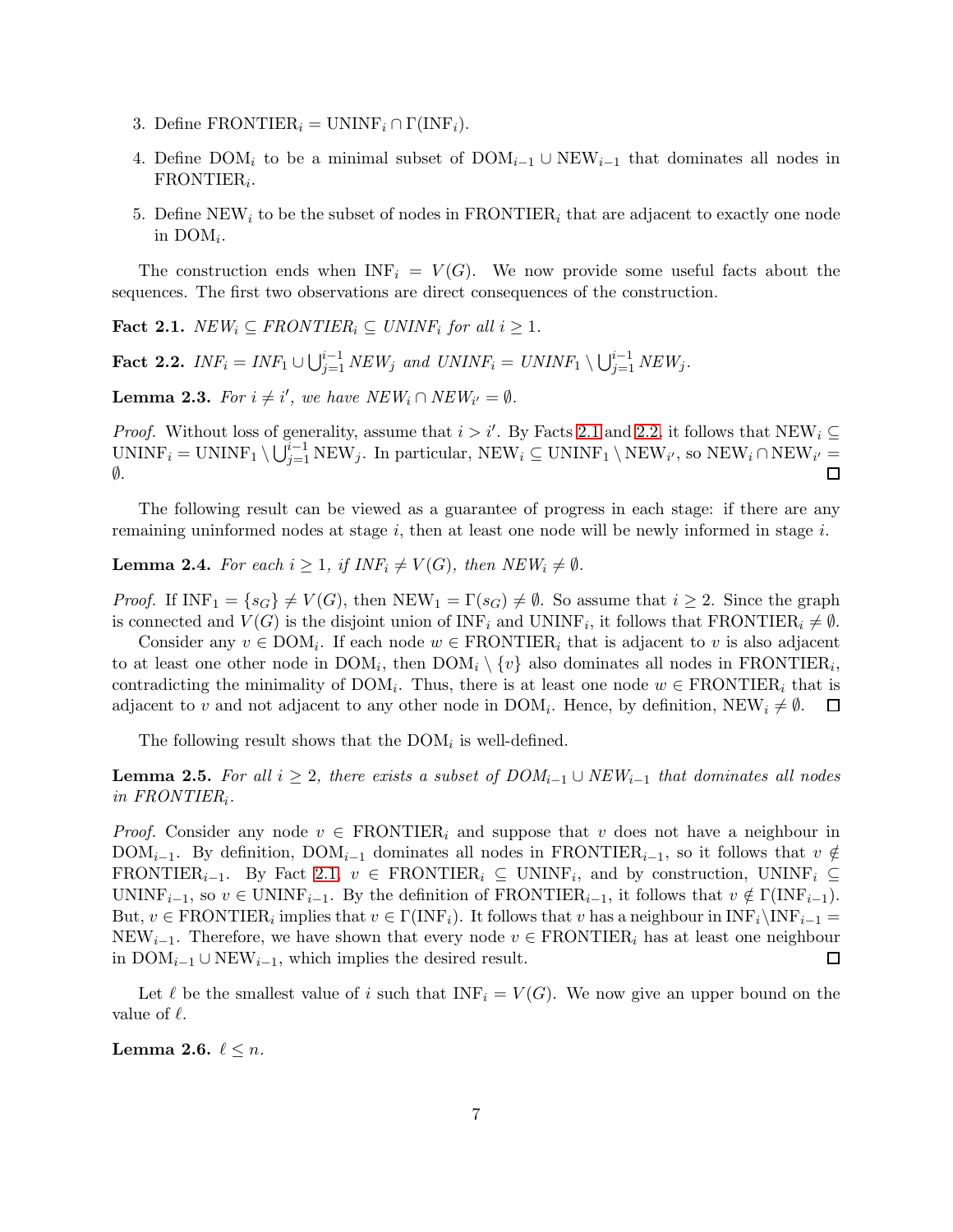*Proof.* The proof is by induction on i. By definition,  $|INF_1| = 1$ , and, by Fact [2.2](#page-6-1) and Lemma [2.4,](#page-6-2) it follows that  $|\text{INF}_i| \geq i$ . Hence,  $\text{INF}_n = V(G)$ .  $\Box$ 

It follows from Lemmas [2.3](#page-6-3) and [2.6](#page-6-4) that every node in  $G \setminus \{s_G\}$  is contained in exactly one of the NEW<sub>i</sub> sets. We will later use this to ensure that all nodes in  $G \setminus \{s_G\}$  are eventually informed.

<span id="page-7-0"></span>**Corollary 2.7.** *The sets NEW*<sub>1</sub>, ..., *NEW*<sub> $\ell-1$ </sub> *form a partition of*  $G \setminus \{s_G\}$ *.* 

### <span id="page-7-2"></span>2.2 The Labeling Scheme  $\lambda$

Formally, our labeling scheme  $\lambda(G)$  assigns a label  $x_1x_2$  to each node in G as follows:

- For each node v, if there exists  $i \geq 1$  such that  $v \in \text{DOM}_i$ , then set  $x_1 = 1$  at node v. Otherwise, set  $x_1 = 0$  at node v.
- For each  $i \geq 1$ , for each node  $v \in \text{DOM}_{i+1} \cap \text{DOM}_{i}$ , arbitrarily pick one node  $w \in \text{NEW}_{i}$  that is adjacent to v, and set  $x_2 = 1$  at node w. At all other nodes, set  $x_2 = 0$ .

#### 2.3 Correctness of algorithm  $\beta$

Our approach to showing that all nodes are eventually informed is to fully characterize which nodes transmit and which nodes are newly-informed in each round of the broadcast algorithm. Roughly speaking, we will show that, in an odd round  $2i - 1$ , the nodes in DOM<sub>i</sub> transmit and all nodes in NEW<sub>i</sub> receive the source message for the first time. Then, in round  $2i$ , a certain subset of NEW<sub>i</sub> transmits, which results in the nodes of  $DOM_{i+1}$  receiving "stay". This will prompt the nodes of  $DOM_{i+1}$  to transmit in round  $2i + 1$ , which informs all nodes in  $NEW_{i+1}$ . In this way, we will show that, for all  $i \in \{1, \ldots, \ell-1\}$ , all nodes in NEW<sub>i</sub> are informed in round  $2i-1$ . Since we have already shown that the sets  $NEW_1, \ldots, NEW_{\ell-1}$  partition  $G \setminus \{s_G\}$ , this will show that broadcast is completed.

<span id="page-7-1"></span>Lemma 2.8. For each  $t > 0$ ,

- *1.* If  $t = 2i 1$ , the following hold:
	- *(a) Node v transmits*  $\mu$  *in round t if and only if*  $v \in DOM_i$ *.*
	- *(b) Node w receives*  $\mu$  *for the first time in round t if and only if*  $w \in NEW_i$ .
- 2. If  $t = 2i$ , the following holds:
	- *(a)* Node v *transmits "stay" in round* t *if and only if*  $v \in NEW_i$  *and* v's label has  $x_2 = 1$ .

*Proof.* The proof proceeds by induction on t. In the base case,  $t = 1$ , we see that the source  $s_G$  is the only node that transmits in round 1, it transmits  $\mu$ , and the set of nodes that receive  $\mu$  for the first time in round 1 is  $\Gamma(s_G)$ . Since  $\text{DOM}_1 = \{s_G\}$  and  $\text{NEW}_1 = \Gamma(s_G)$ , this proves the base case.

For a fixed  $t \geq 2$ , assume that the result holds for all rounds  $t' < t$ . The induction step has two cases: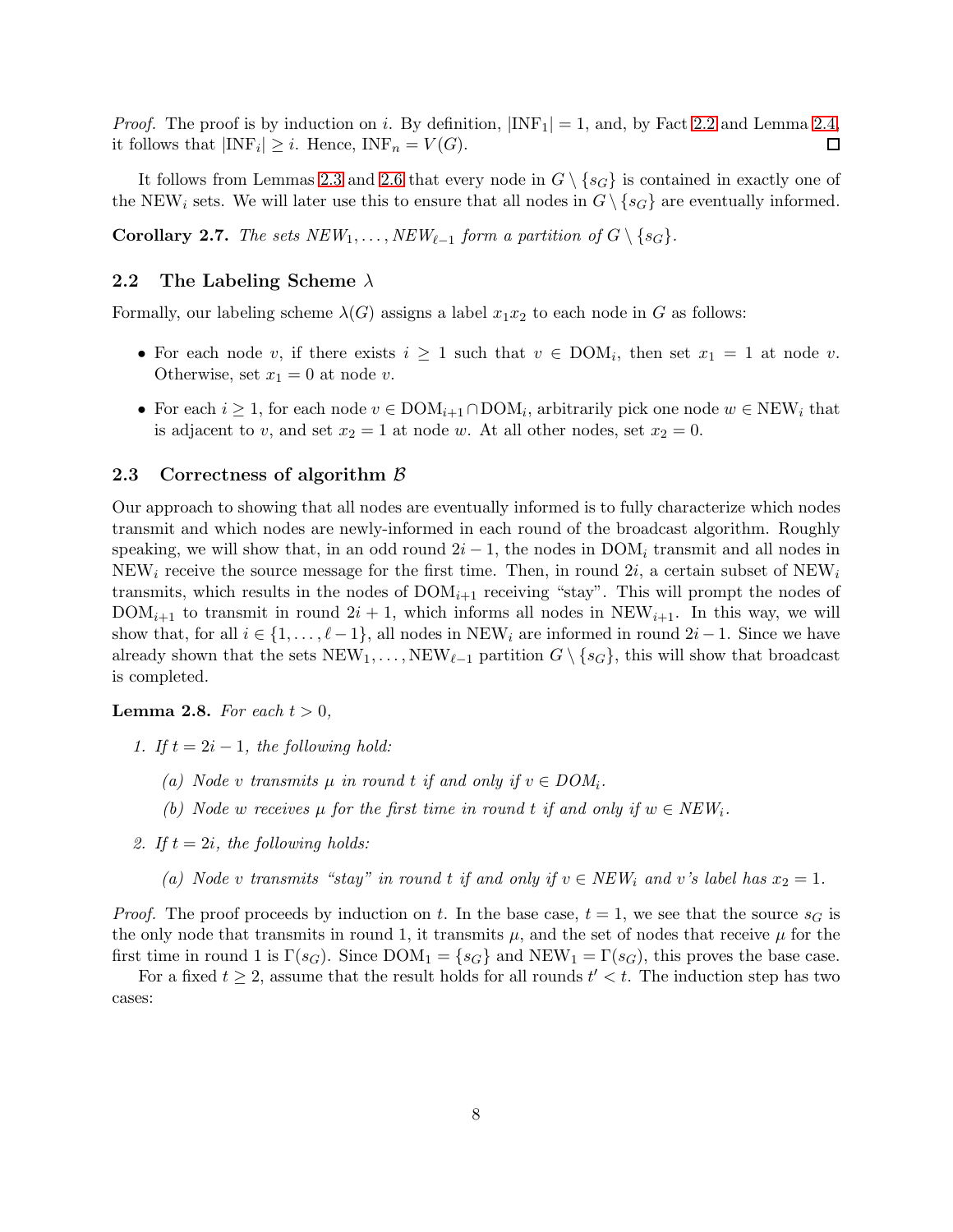•  $t = 2i$  for some  $i \geq 1$ .

First, consider a node  $v \in NEW_i$  such that v's label has  $x_2 = 1$ . By the induction hypothesis, v receives  $\mu$  for the first time in round  $2i - 1$ . By the definition of the broadcast algorithm,  $v$  transmits "stay" in round 2*i* at line [15.](#page-5-0)

Conversely, suppose that  $v$  transmits "stay" in round  $2i$ . By the algorithm,  $v$  must have transmitted "stay" at line [15.](#page-5-0) From the code, it follows that v's label has  $x_2 = 1$  and v received  $\mu$  for the first time in round  $2i - 1$ . By the induction hypothesis,  $v \in NEW_i$ . This completes the proof of 2(a).

- $t = 2i 1$  for some  $i \geq 2$ .
	- $-$  Proof of 1(a):

First, suppose that  $v \in \text{DOM}_i$ . By the definition of  $\text{DOM}_i$ , we know that  $\text{DOM}_i \subseteq$  $\text{DOM}_{i-1} \cup \text{NEW}_{i-1}$ . If  $v \in \text{NEW}_{i-1}$ , then, by the induction hypothesis, v received  $\mu$  for the first time in round  $2i - 3$ . By the definition of the labeling scheme, we know that v's label has  $x_1 = 1$ . Hence, by lines [9-11,](#page-5-0) v transmits  $\mu$  in round  $2i - 1$ . So, suppose  $v \in \text{DOM}_{i-1}$ . By the induction hypothesis, v transmitted  $\mu$  in round  $2i-3$ . By the definition of the labeling scheme, there is exactly one node in  $NEW_{i-1}$  that is adjacent to v and is labeled with  $x_2 = 1$ . Therefore, exactly one neighbour of v transmits "stay" in round  $2i-2$ , so v receives "stay" in round  $2i-2$ . Hence, from lines [17-18,](#page-5-0) v transmits in round  $2i - 1$ .

Conversely, suppose that v transmits  $\mu$  in round  $2i-1$ . There are two cases to consider, depending on whether v's transmission of  $\mu$  in round  $2i-1$  occurred at line [11](#page-5-0) or [18.](#page-5-0) In the first case, by line [11,](#page-5-0) we know that v's label has  $x_1 = 1$ , so, by the definition of labeling scheme,  $v \in DOM_j$  for some minimal j. Since  $DOM_j \subseteq DOM_{j-1} \cup NEW_{j-1}$ , the minimality of j implies that  $v \in NEW_{j-1}$ . Further, by line [9,](#page-5-0) v received  $\mu$  for the first time in round  $2i-3$ . Hence, by the induction hypothesis,  $v \in NEW_{i-1}$ . By Lemma [2.3,](#page-6-3) it follows that  $i = j$ . Thus,  $v \in \text{DOM}_i$ . Now, assume that v's transmission occurred at line [18.](#page-5-0) By line [17,](#page-5-0) we know that v received "stay" in round  $2i - 2$ . By the induction hypothesis, the nodes in  $NEW_{i-1}$  with  $x_2 = 1$  are the nodes that transmit "stay" in round  $2i - 2$ . It follows that v is adjacent to exactly one node  $w \in NEW_{i-1}$ whose label has  $x_2 = 1$ . By the definition of the labeling scheme, w is adjacent to a node  $v' \in \text{DOM}_i \cap \text{DOM}_{i-1}$ . By the induction hypothesis, since  $v' \in \text{DOM}_{i-1}$ , we know that v' transmitted in round  $2i - 3$ . By line [17,](#page-5-0) v transmitted in round  $2i - 3$ . Since  $w \in NEW_{i-1}$ , the induction hypothesis implies that w received a message in round 2i–3. Thus,  $v = v' \in \text{DOM}_i$ .

 $-$  Proof of 1(b):

First, suppose that w receives  $\mu$  for the first time in round  $2i - 1$ . Since w receives  $\mu$  in round  $2i - 1$ , it must be adjacent to exactly one node that transmits in round  $2i - 1$ . By 1(a), we know that  $DOM_i$  is the set of nodes that transmit in round  $2i-1$ , which implies that w is adjacent to exactly one node in  $DOM_i$ . By the definition of  $NEW_i$ , it follows that  $w \in NEW_i$ .

Conversely, suppose that  $w \in NEW_i$ . Then, by definition, w is adjacent to exactly one node in  $DOM_i$ . By  $1(a)$ ,  $DOM_i$  is the set of nodes that transmit in round  $2i-1$ . It follows that w receives message  $\mu$  in round  $2i - 1$ . If w received  $\mu$  for the first time in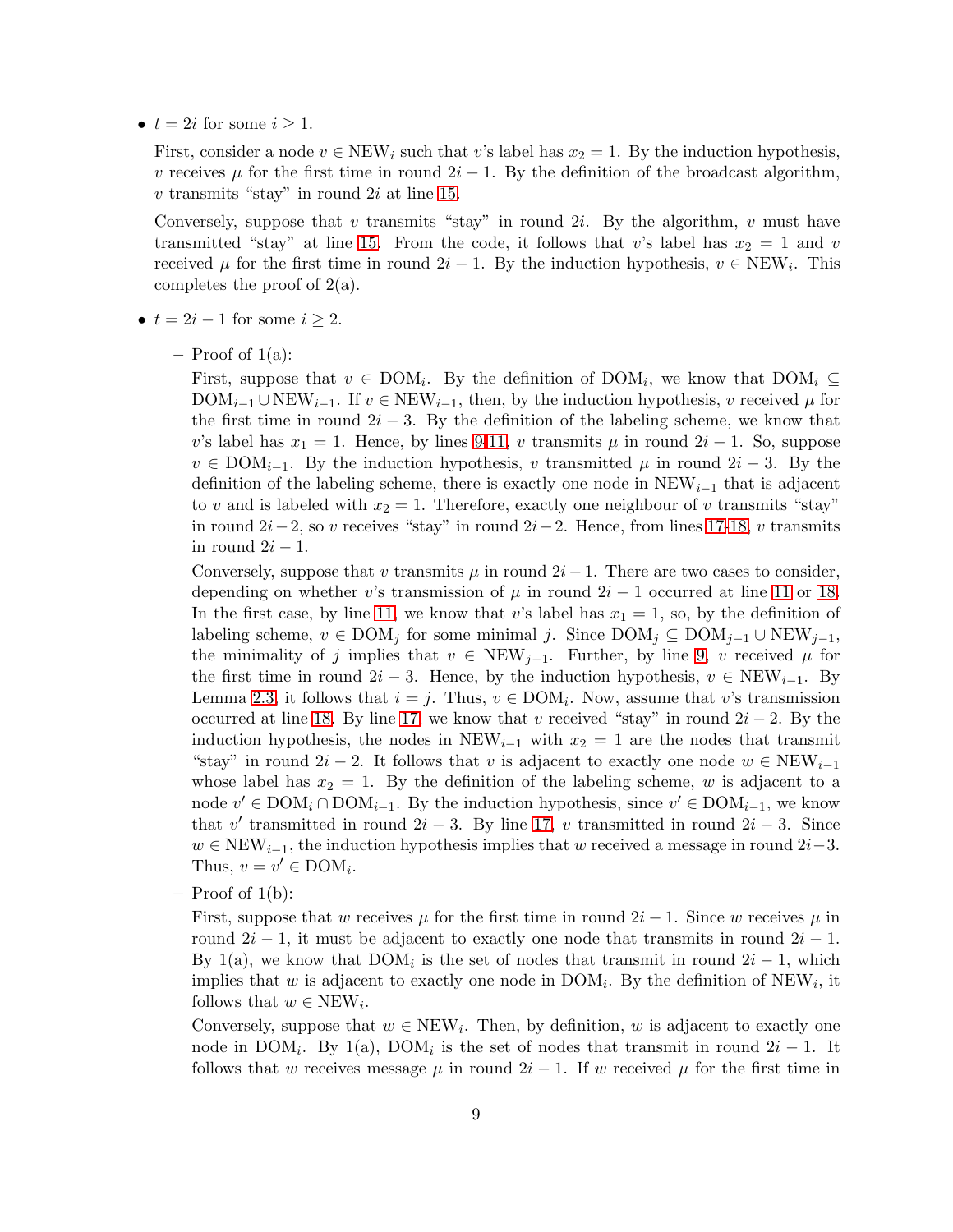some round  $t' < 2i - 1$ , then, by the induction hypothesis, w is contained in some NEW<sub>i</sub> where  $i' < i$ . This is impossible, by Lemma [2.3.](#page-6-3) Hence, w received  $\mu$  for the first time in round  $2i - 1$ .

 $\Box$ 

We now prove that our algorithm ensures that all nodes in  $G \setminus \{s_G\}$  are informed within  $2n$ rounds.

**Theorem 2.9.** *Consider any n-node* unlabeled graph G with a designated source node  $s_G$  with *source message*  $\mu$ *. By applying the 2-bit labeling scheme*  $\lambda$  *and then executing algorithm*  $\beta$ *, all nodes in*  $G \setminus \{s_G\}$  *are informed within*  $2n - 3$  *rounds.* 

*Proof.* Consider an arbitrary node  $w \in G \setminus \{s_G\}$ . By Corollary [2.7,](#page-7-0) w is contained in NEW<sub>i</sub> for exactly one  $i \in \{1, \ldots, \ell-1\}$ . By Lemma [2.8,](#page-7-1) w receives  $\mu$  for the first time in round  $2i-1 \leq 2\ell-3$ . By Lemma [2.6,](#page-6-4) we have that  $2\ell - 3 \leq 2n - 3$ , as desired. □

### <span id="page-9-0"></span>3 Acknowledged Broadcast

To solve acknowledged broadcast, we provide an algorithm  $\mathcal{B}_{ack}$  in which the source node  $s_G$  receives an "ack" message in some round t after all nodes in  $G \setminus \{s_G\}$  have received  $\mu$ . At a high level,  $B_{ack}$  is obtained from B by considering a particular node z that receives  $\mu$  last when B is executed on G. An additional bit  $x_3$  in each node's label is used to identify z. Once it receives  $\mu$ , node z initiates the acknowledgement process by immediately transmitting an "ack" message that contains the round number k in which it first received  $\mu$ . The (unique) neighbour of z that transmitted in round  $k$  will receive this message, and it immediately transmits an "ack" message that contains the round number  $k'$  in which it first received  $\mu$ . This process continues until the source node receives an "ack" message. The difficulty is that each node must know the round number in which it received  $\mu$ , and the round numbers in which it transmits. This is implemented as follows. The source node appends "1" to its first transmitted message. Every other node determines the round number by recording the number that is appended to the first received message containing  $\mu$ , and appends the round number (appropriately increased) whenever it transmits. The formal description of our acknowledged broadcast algorithm  $\mathcal{B}_{ack}$  with source message  $\mu$  is provided in Algorithm [2.](#page-11-0) We assume that there is a special "ack" message that is distinct from the source message and the "stay" message.

### 3.1 The Labeling Scheme  $\lambda_{ack}$

The labeling scheme is identical to  $\lambda$  except that one node z will have a new label. This can be represented using an additional bit,  $x_3$ , which is 1 for z and 0 for all other nodes. The node z is chosen as follows: label G using labeling scheme  $\lambda$  and execute  $\beta$  on the resulting labeled graph, then determine the first round r after which there are no uninformed nodes, and choose  $z$  to be a node that receives  $\mu$  in round r. If there is more than one such node, choose z arbitrarily from among them.

We note that the labeling scheme  $\lambda_{ack}$  will never assign certain labels to any node, which means we may safely use these labels in later schemes that are built on top of  $\lambda_{ack}$ . At a high level, this is because z is the only node with bit  $x_3$  set to 1, and, as there are no remaining uninformed nodes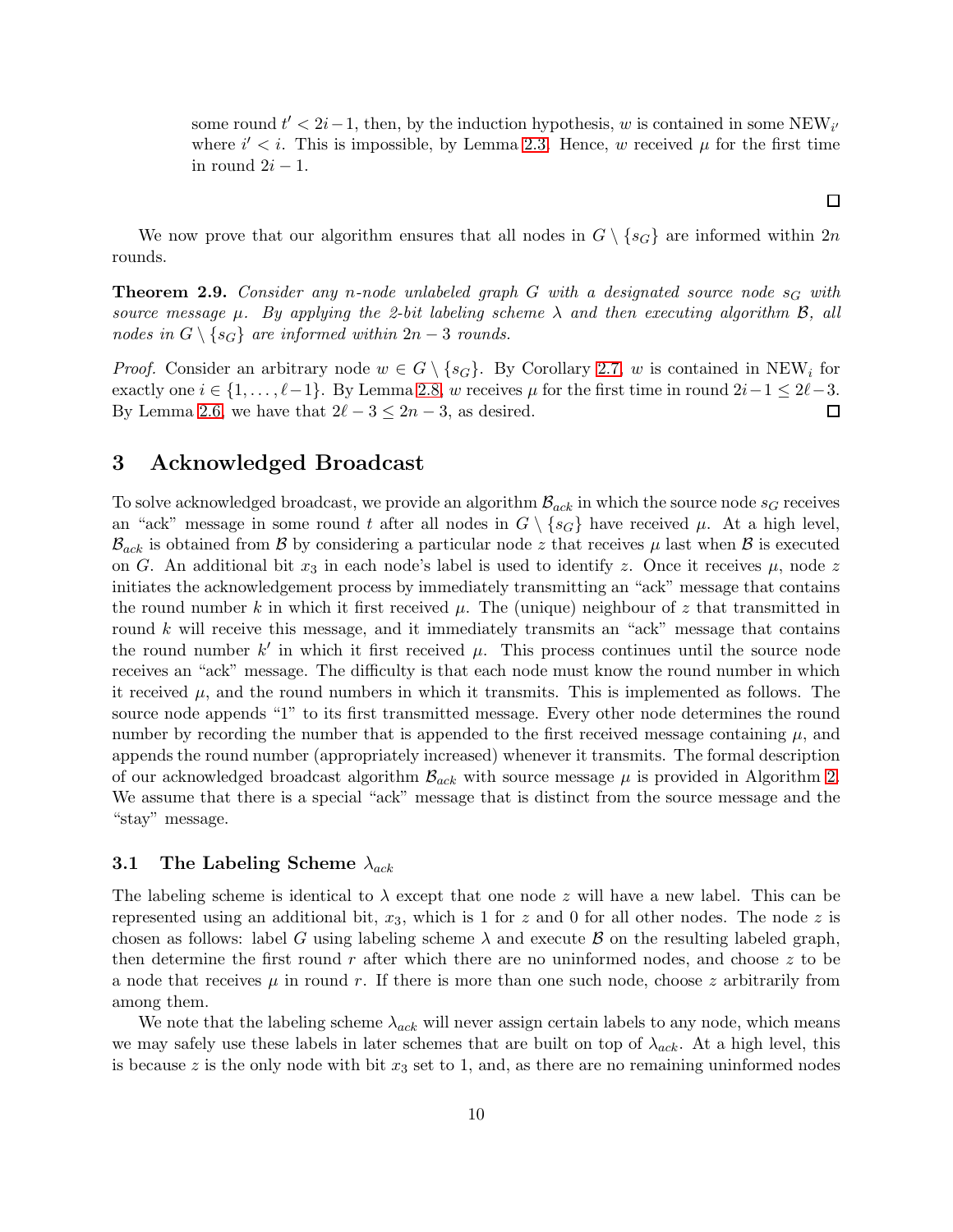after z receives  $\mu$ , our labeling scheme will set z's bits  $x_1$  and  $x_2$  to 0 to indicate that z should not transmit after receiving  $\mu$ .

<span id="page-10-3"></span>**Fact 3.1.** For any graph G, when the labeling scheme  $\lambda_{ack}$  is applied to G, no node is labeled with *101 or 111 or 011.*

*Proof.* By definition, node z is the only node that has bit  $x_3 = 1$ , so it is sufficient to prove that node z has bit  $x_1 = x_2 = 0$ . By the definition of  $\lambda$  in Section [2.2,](#page-7-2) it is sufficient to prove that there is no value of  $i \geq 1$  such that  $z \in \text{DOM}_i$ . To obtain a contradiction, assume that there exists an  $i \geq 1$  such that  $z \in \text{DOM}_i$ , and let j be the smallest such i. Then, by the definition of  $\text{DOM}_j$ , the fact that  $z \in \text{DOM}_j$  implies that  $z \in \text{NEW}_{j-1}$ . By the choice of z by  $\lambda_{ack}$  and Lemma [2.8,](#page-7-1) node z receives  $\mu$  for the first time in round  $2(j-1)-1$ , and there are no remaining uninformed nodes after this round. In particular, by Lemma [2.8,](#page-7-1) this means that  $NEW_i = \emptyset$  for all  $i \geq j$ , and so INF<sub>j</sub> =  $V(G)$  by Lemma [2.4.](#page-6-2) This implies that UNINF<sub>j</sub> =  $\emptyset$ , so FRONTIER<sub>j</sub> =  $\emptyset$ , which means  $DOM_i = \emptyset$ , which contradicts the fact that  $z \in DOM_i$ . □

### 3.2 Correctness of algorithm  $\mathcal{B}_{ack}$

To prove the correctness of  $\mathcal{B}_{ack}$ , we first observe that all transmissions of "ack" messages occur after all transmissions of  $\mu$  and "stay" messages, i.e., the broadcast and the acknowledgement process do not interfere with one another. The first two observations follow from Lemma [2.8](#page-7-1) and the fact that  $NEW_i = DOM_i = \emptyset$  for all  $i \geq \ell$ .

<span id="page-10-0"></span>**Observation 3.2.** The last round in which a node receives  $\mu$  for the first time is  $2\ell - 3$ .

<span id="page-10-2"></span>**Observation 3.3.** *No transmissions of*  $\mu$  *nor "stay" occur after round*  $2\ell - 3$ *.* 

The next observation follows from Observation [3.2](#page-10-0) and the definitions of algorithms  $\lambda_{ack}$  and  $\mathcal{B}_{ack}$ .

<span id="page-10-1"></span>**Observation 3.4.** The first transmission of "ack" occurs in round  $2\ell - 2$ , and is transmitted by *the unique node* z *whose label has*  $x_3 = 1$ *.*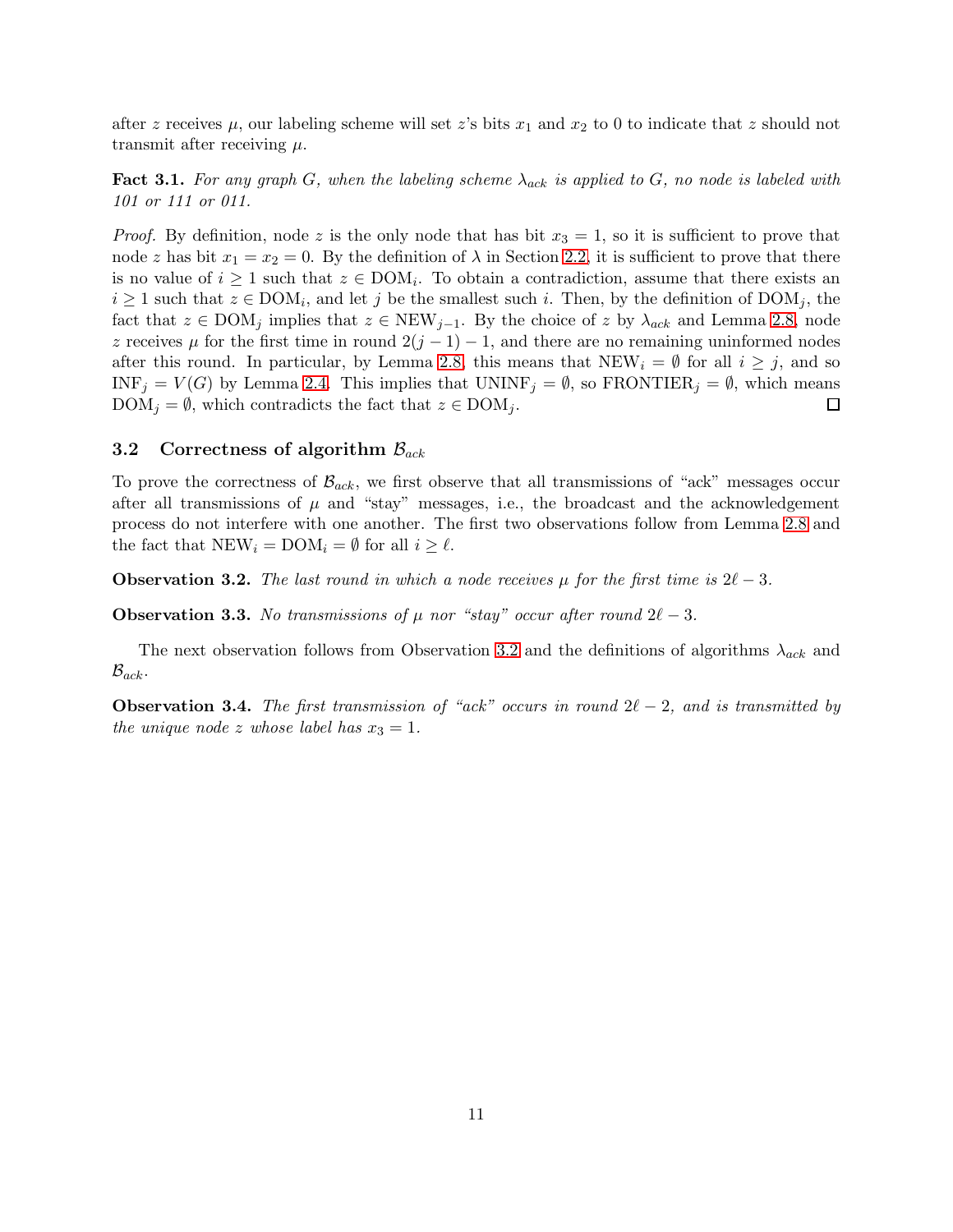<span id="page-11-0"></span>Algorithm 2 $\mathcal{B}_{ack}(\mu)$  executed at each node  $v$ 

|            | % Each node has a variable sourcemsg. The source node has this variable initially set to $\mu$ ,     |
|------------|------------------------------------------------------------------------------------------------------|
|            | all other nodes have it initially set to <i>null</i> . Each node maintains a variable informed Round |
|            | that keeps track of the first round in which it received $\mu$ . Each non-source node maintains a    |
|            | variable transmit Rounds that keeps track of the set of rounds in which it transmitted $\mu$ .       |
|            | 1: informedRound $\leftarrow null$                                                                   |
|            | 2: transmitRounds $\leftarrow null$                                                                  |
|            | 3: for each round $r$ do                                                                             |
| 4:         | if (never sent or received a message) and (sourcemsg $\neq null$ ) then                              |
|            | $\%$ source node transmits $\mu$ in first round                                                      |
| 5:         | transmit $(sourcemsg, 1)$                                                                            |
| 6:         | else if (sourcemsg $=$ null) then                                                                    |
|            | $%$ has not previously received $\mu$ , listen for transmission                                      |
| 7:         | <b>if</b> (message $(m, k)$ is received) and $(m \neq$ "stay") then                                  |
| 8:         | $\texttt{sources} \leftarrow m$                                                                      |
| 9:         | $\texttt{informedRound} \leftarrow k$                                                                |
| 10:        | end if                                                                                               |
| 11:        | else                                                                                                 |
|            | $\%$ the node received $\mu$ before round r                                                          |
| 12:        | if v first received sourcemsg in round $r - 2$ then                                                  |
| 13:        | if $x_1 = 1$ then                                                                                    |
| 14:        | transmit (sourcemsg, informed Round + 2)                                                             |
| 15:        | insert informed Round $+2$ into transmit Rounds                                                      |
| 16:        | end if                                                                                               |
| 17:        | else if v first received sourcemsg in round $r-1$ then                                               |
| 18:        | if $x_3 = 1$ then                                                                                    |
|            | % start acknowledgement process                                                                      |
| 19:        | transmit ("ack", informed Round)                                                                     |
| <b>20:</b> | else if $x_2 = 1$ then                                                                               |
| 21:        | transmit ("stay", informed Round + 1)                                                                |
| 22:        | end if                                                                                               |
| 23:        | else if v received ("stay", k) in round $r-1$ then                                                   |
| 24:        | if v transmitted sourcemsg in round $r-2$ then                                                       |
| 25:        | transmit (sourcemsg, $k+1$ )                                                                         |
| 26:        | insert $k+1$ into transmit Rounds                                                                    |
| 27:        | end if                                                                                               |
| 28:        | else if v received ("ack", k) in round $r-1$ then                                                    |
| 29:        | if $k$ is contained in transmit Rounds then                                                          |
| 30:        | transmit ("ack", informedRound)                                                                      |
| 31:        | end if                                                                                               |
| 32:        | end if                                                                                               |
| 33:        | end if                                                                                               |
|            | 34: end for                                                                                          |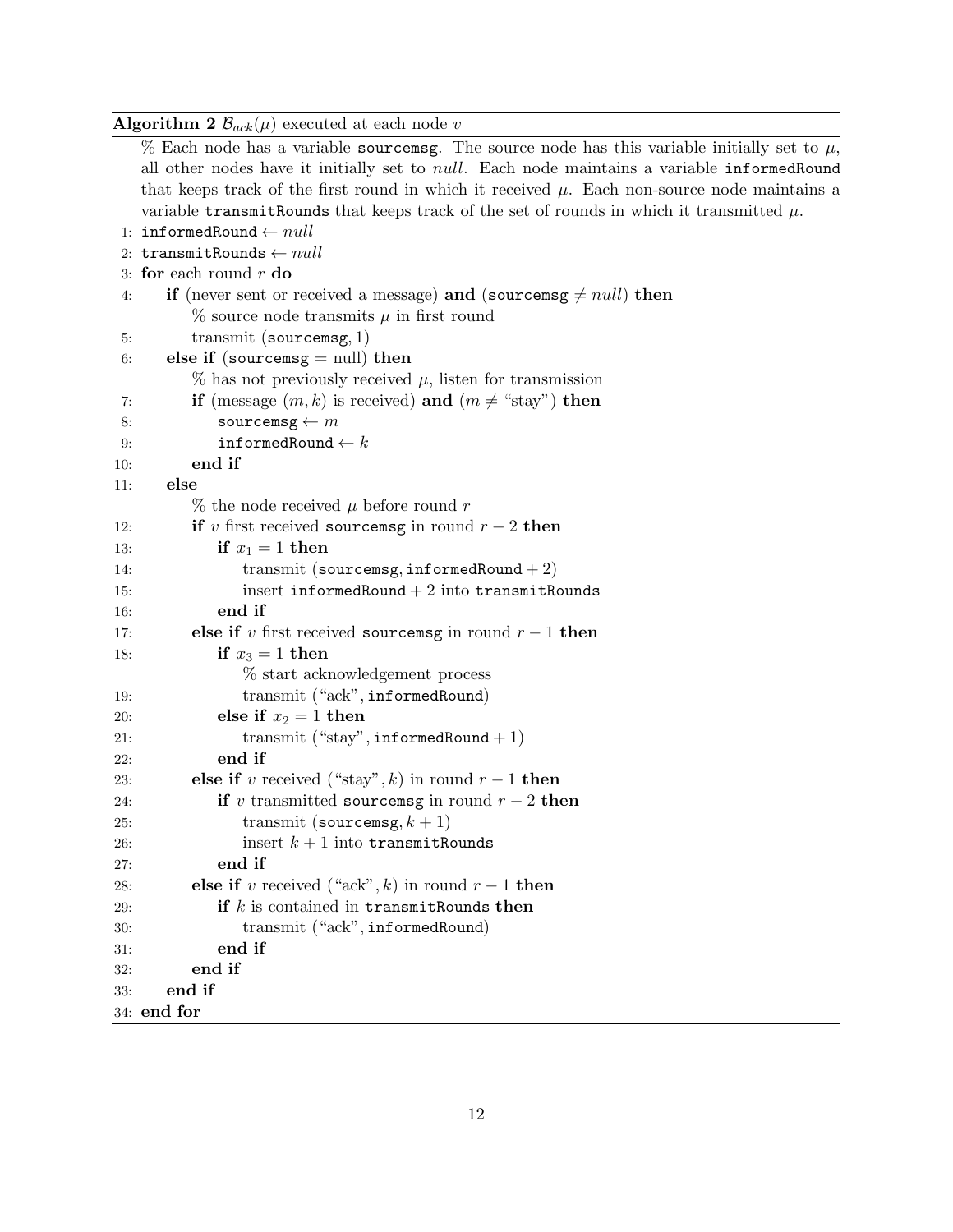We now prove that the correct round number is appended to each message containing  $\mu$ , which is necessary for the correctness of the acknowledgement process.

#### <span id="page-12-0"></span>**Lemma 3.5.** *The messages*  $(\mu, t)$  *and*  $("stay", t)$  *are transmitted only in round t.*

*Proof.* The proof is by induction on t. For the base case,  $t = 0$ , we see that the source node sends  $(\mu, 0)$  in its first transmission, and no other nodes transmit before receiving  $\mu$  for the first time. As induction hypothesis, assume that, for all  $0 \le t' < t$ , a message  $(\mu, t')$  or ("stay", t') is only transmitted in round  $t'$ .

First, suppose that a node v transmits a message ("stay", t). This occurs at line [21,](#page-11-0) which, by line [17,](#page-11-0) implies that v received  $\mu$  for the first time in round  $t-1$  via some message  $(\mu, t')$ . By the induction hypothesis,  $t' = t - 1$ . Therefore, v sets informedRound equal to  $t-1$  at line [9.](#page-11-0) So, when v transmits ("stay", informedRound + 1), it follows that informedRound +  $1 = t$ , as desired.

Next, suppose that a node v transmits a message  $(\mu, t)$ . If this transmission occurs at line [14,](#page-11-0) then, by line [12,](#page-11-0) we know that v received  $\mu$  for the first time in round  $t-2$  via some message  $(\mu, t')$ . By the induction hypothesis,  $t' = t - 2$ . Therefore, v sets informedRound equal to  $t - 2$  at line [9.](#page-11-0) So, when v transmits ("stay", informedRound + 2), it follows that informedRound +  $2 = t$ , as desired. The other possibility is that the transmission by v occurs at line [25,](#page-11-0) which, by line  $23$ , implies that v received a ("stay", t') message in round  $t-1$ . By the induction hypothesis,  $t' = t-1$ . So, when v transmits  $(\mu, t' + 1)$ , it follows that  $t' + 1 = t$ , as desired.  $\Box$ 

From Lemma [3.5,](#page-12-0) it follows that if a node  $v \neq s_G$  first receives  $\mu$  in round t, then the **informedRound** variable at node v is equal to t in all subsequent rounds. Similarly, if a node  $v \neq s_G$  transmits a message containing  $\mu$  in round t, then the transmitRounds variable at node v contains t in all subsequent rounds.

We complete the proof of correctness of  $\mathcal{B}_{ack}$  by showing that the source node will eventually receive an "ack" message. First, we show that at most one node transmits "ack" in any round, which implies that no collisions occur during the acknowledgement procedure.

#### <span id="page-12-1"></span>Lemma 3.6. *After round* 2ℓ − 3*, at most one node* v *transmits in each round.*

*Proof.* The proof is by induction on the round number t. For the base case, Observations [3.2](#page-10-0)[-3.4](#page-10-1) imply that the unique node z with  $x_3 = 1$  in its label transmits ("ack",  $2\ell - 3$ ) in round  $2\ell - 2$ . As induction hypothesis, assume that at most one node transmits in round  $t \geq 2\ell - 2$ . If no node transmits in round t, then, from Observation [3.3](#page-10-2) and the code, no node transmits in round  $t + 1$ . Otherwise, suppose that exactly one node v transmits in round t. By Observation [3.3,](#page-10-2) this message is of the form ("ack", k). At most one neighbour w of v contains k in its transmitRounds variable since v received  $\mu$  in round k. From Observation [3.3](#page-10-2) and the code, no other node transmits in round  $t + 1$ . □

We now show that the "ack" message propagates through a sequence of nodes, where each node is contained in some  $\text{DOM}_i$ . Further, the indices of the corresponding  $\text{DOM}_i$  sets form a decreasing sequence, which implies that  $\{s_G\} = \text{DOM}_1$  will eventually receive an "ack" message.

**Lemma 3.7.** *For each*  $i \in \{0, \ldots, \ell-2\}$ *, in round*  $2\ell-2+i$ *, some node in DOM<sub>j</sub> with*  $j \leq \ell-i-1$ *receives* (*"ack"*,  $2j - 1$ )*.*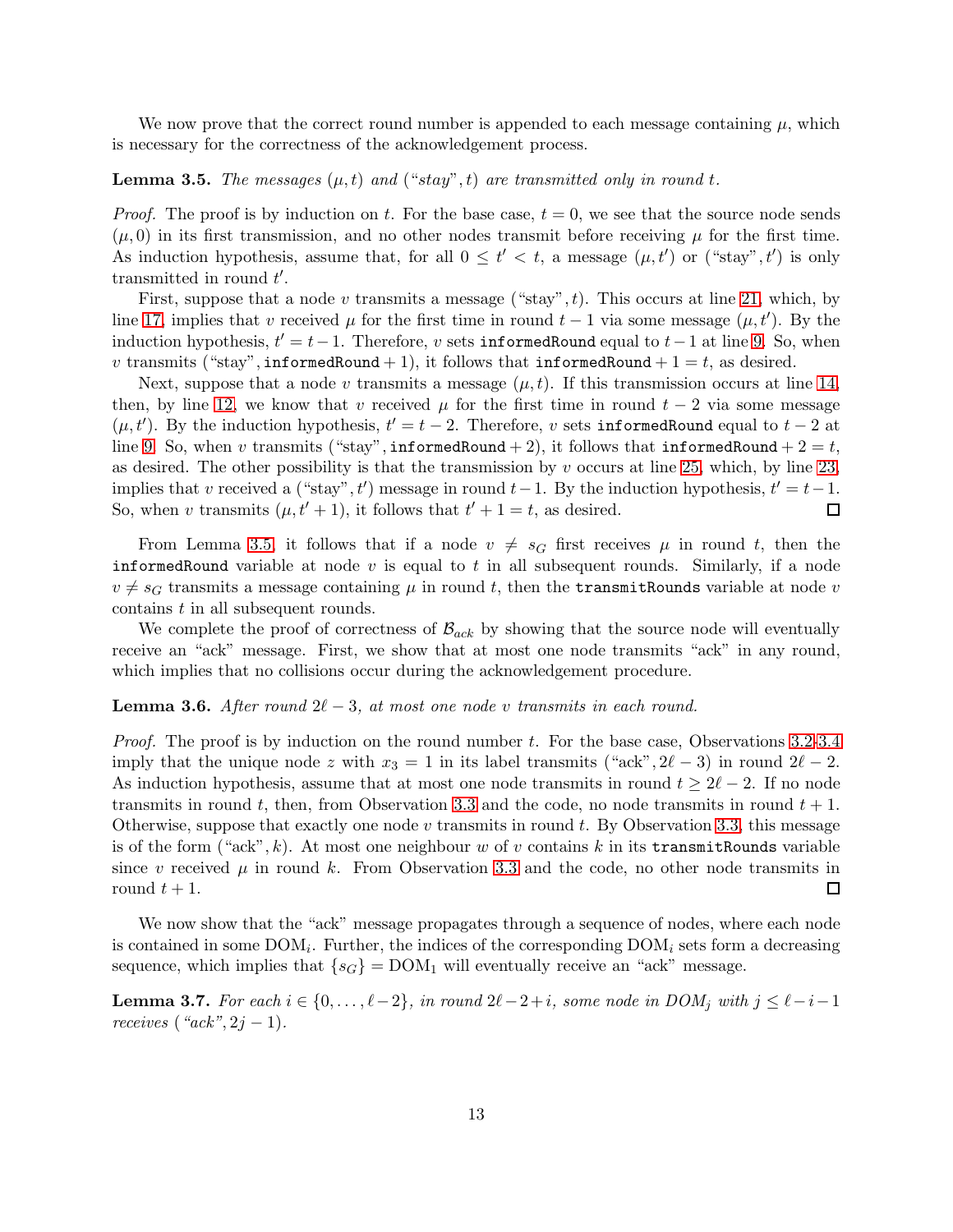*Proof.* The proof is by induction on i. For the base case  $i = 0$ , Observations [3.2](#page-10-0) and [3.4](#page-10-1) imply that z transmits an ("ack",  $2\ell - 3$ ) message in round  $2\ell - 2$ . By Lemma [3.6,](#page-12-1) no other node transmits in round  $2\ell - 2$ , so all of z's neighbours receive the transmitted "ack" message. Since z received  $\mu$ in round  $2\ell - 3$ , it follows that a neighbour z' of z transmitted  $\mu$  in round  $2\ell - 3$ . By Lemma [2.8,](#page-7-1)  $z' \in \text{DOM}_{\ell-1}$ . Therefore, the statement is satisfied with  $j = \ell - 1$ , which completes the base case.

As induction hypothesis, assume that, for some  $i \in \{0, \ldots, \ell-1\}$ , in round  $2\ell - 2 + i$ , some node  $w \in \text{DOM}_j$  with  $j \leq \ell - i - 1$  receives ("ack", 2j − 1). Since  $w \in \text{DOM}_j$ , Lemma [2.8](#page-7-1) implies that w transmitted  $\mu$  in round  $2j - 1$ . Therefore, its transmitRounds variable contains  $2j - 1$ . By lines [28-30](#page-11-0) of  $\mathcal{B}_{ack}$ , it follows that w transmits ("ack", informedRound) in round  $2\ell - 1 + i$ . We note that the value of informedRound at w must be less than  $2j - 1$ , since w must have received  $\mu$  for the first time before it transmitted  $\mu$  in round  $2j - 1$ . From Lemma [2.8,](#page-7-1) we conclude that informedRound =  $2j' - 1$  for some  $j' < j$ . So we have shown that w transmits ("ack",  $2j' - 1$ ) for some  $j' < j$  in round  $2\ell - 1 + i$ . By Lemma [3.6,](#page-12-1) no other node transmits in round  $2\ell - 1 + i$ , so all of w's neighbours receive the transmitted "ack" message in round  $2\ell - 1 + i$ . Since w received  $\mu$  in round  $2j' - 1$ , it follows that a neighbour w' of w transmitted  $\mu$  in round  $2j' - 1$ . By Lemma [2.8,](#page-7-1)  $w' \in \text{DOM}_{j'}$ . To summarize, we have shown that in round  $2\ell - 2 + (i + 1)$ , some node  $w' \in \text{DOM}_{j'}$ with  $j' \leq j-1 \leq \ell-i-2 = \ell-(i+1)-1$  receives ("ack", 2j'-1), which completes the induction.

<span id="page-13-0"></span>**Corollary 3.8.** *There exists a round*  $t \in \{2\ell - 2, \ldots, 3\ell - 4\}$  *in which the source node receives an "ack" message.*

The correctness of  $\mathcal{B}_{ack}$  follows directly from Corollary [3.8,](#page-13-0) which gives us the main result of this section.

**Theorem 3.9.** *Consider any n-node* unlabeled graph G with a designated source node  $s_G$  with *source message*  $\mu$ *. By applying the 3-bit labeling scheme*  $\lambda_{ack}$  and then executing algorithm  $\mathcal{B}_{ack}$ , *all nodes in*  $G \setminus \{s_G\}$  *are informed by round*  $t \leq 2n-3$ *, and*  $s_G$  *receives an "ack" message by round*  $t' \in \{t+1, \ldots, t+n-2\}.$ 

Finally, we note that  $\mathcal{B}$  and  $\mathcal{B}_{ack}$  can be used to ensure that there is a common round in which all nodes know that the broadcast of the source's message  $\mu$  has been completed. First, run  $\mathcal{B}_{ack}$ , and have the source node record the round number  $m$  in which it first receives an "ack" message. Then, the source executes  $\mathcal{B}$  with message m. All nodes will receive the value of m before round 2m. So, in round 2m, all nodes know that the original broadcast of  $\mu$  has been completed.

### 4 Broadcast from an Arbitrary Source

In this section, we consider the more difficult scenario in which the source node is not designated in G when the labeling scheme is applied. We provide a labeling scheme of length 3 and a universal deterministic algorithm  $\mathcal{B}_{arb}$  that solves (acknowledged) broadcast regardless of which node initially knows the source message.

### 4.1 The Labeling Scheme  $\lambda_{arb}$

Choose an arbitrary node  $r$  and label this node using the string 111. Apply the labeling scheme  $\lambda_{ack}$  to the remaining nodes in the network, but use r as the source node (as there is no designated source s<sub>G</sub>). By Fact [3.1,](#page-10-3) note that  $\lambda_{ack}$  does not assign the label 111 to any node, so the node r is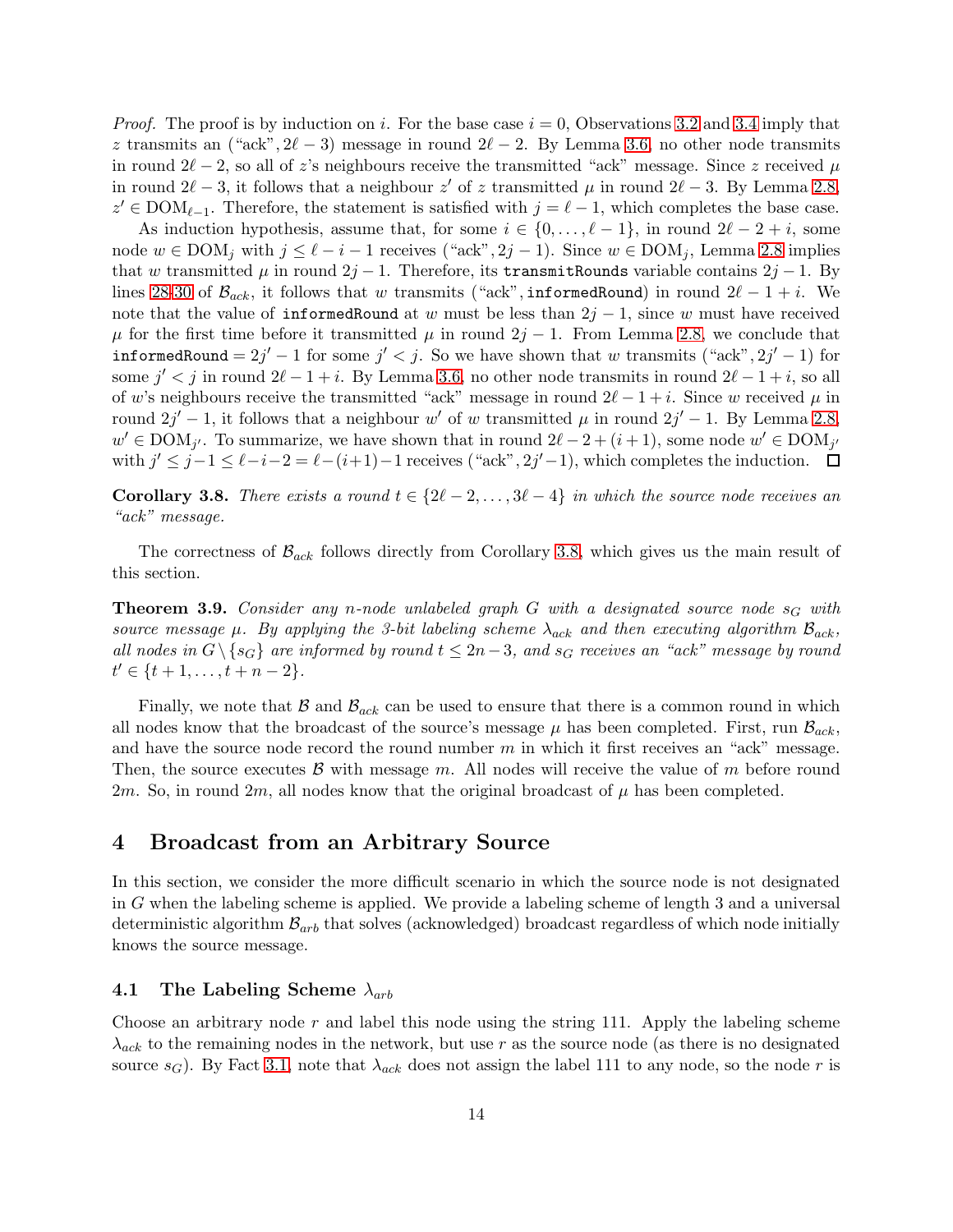a unique node in the network that our algorithm can use to play a special role in coordinating the broadcast, regardless of which node is the actual source  $s_G$ . Let z be the node labeled 001 by  $\lambda_{ack}$ , i.e., the node that initiates the acknowledgement process in an execution of  $B_{ack}$ .

### 4.2 Algorithm  $\mathcal{B}_{arb}$

- 1. Perform an acknowledged broadcast using  $\mathcal{B}_{ack}$  with node r as source and with message "initialize". Each node v stores in a variable  $t_v$  the timestamp value contained in the first "initialize" message it received. In particular, node r sets  $t_r$  to 0. When starting the acknowledgement process, node z appends to the "ack" message the timestamp value  $T = t<sub>z</sub>$ . This step of the algorithm ends when r receives the "ack" message, at which point it knows the value of T and it knows that all nodes have received "initialize".
- 2. Perform an acknowledged broadcast using a modified version of  $\mathcal{B}_{ack}$  with node r as the source and with message ("ready", T). The modification to the algorithm is that the node z does not initiate the acknowledgement process. Instead, when the source node  $s_G$  receives the "ready" message, it waits T rounds, then initiates the acknowledgement process (as described in  $\mathcal{B}_{ack}$ ), but with the source message  $\mu$  appended to the "ack" message. (Waiting T rounds ensures that this acknowledgement process started by  $s_G$  does not begin until the "ready" broadcast has completed.) This step of the algorithm ends when r receives the "ack" message, at which point it knows the source message  $\mu$ . Further, all nodes know the value of T.
- 3. Perform a broadcast using B with node r as source and with message  $\mu$ . At the end of this broadcast, all nodes know the source message  $\mu$ . If each node v waits  $T - t_v$  rounds after receiving  $\mu$  in this step, then the algorithm solves acknowledged broadcast, as all nodes can be sure that all nodes have received  $\mu$ .

### 5 Conclusion

We presented a universal deterministic broadcast algorithm using labeling schemes of constant length that works for arbitrary radio networks. Our schemes are of length 2, and we showed how to solved acknowledged broadcast with schemes of length 3 (but only 5 different labels). In the case where the source node is not designated when the labeling scheme is applied, our scheme also has length 3, but uses 6 different labels. It would be interesting to determine if schemes using fewer than 4 different labels are sufficient for broadcast. We do not have any impossibility results beyond the trivial 1-bit lower bound (2 different labels), and we are intrigued by the possibility that there exists a scheme of length 1 for broadcast. A positive answer can be obtained for broadcast in graphs where each node's distance to the source is at most 2: use  $\lambda$  and  $\beta$  from Section [2,](#page-4-1) but use only the bit  $x_2$ , and modify the definitions of FRONTIER<sub>i</sub> and DOM<sub>i</sub> by changing instances of  $\text{DOM}_{i-1} \cup \text{NEW}_{i-1}$  to  $\text{DOM}_{i-1}$ . We can also show that it is possible to perform broadcast in seriesparallel graphs and grid graphs using single-bit labels. In both cases, using the same technique from Section [3,](#page-9-0) acknowledged broadcast is possible using 3 labels. It would also be interesting to determine whether or not acknowledged broadcast is possible in all graphs using 1-bit labels, and, if not, if it is possible using 2-bit labels. Another open question is whether acknowledged broadcast can be performed with only constant-length messages, instead of  $O(\log n)$  bits. The above open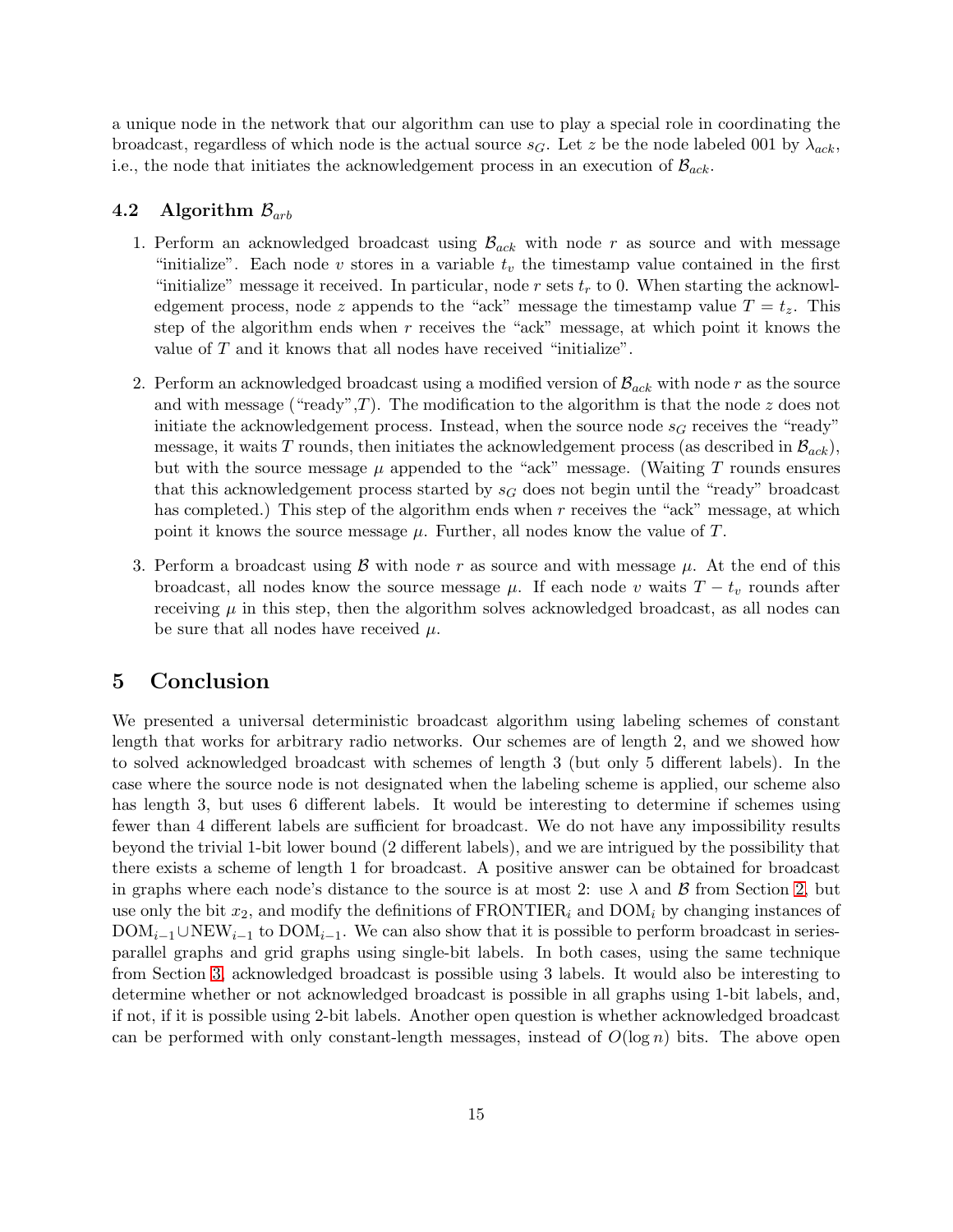questions can also be asked for the case where the source node is not designated when the labeling scheme is applied.

In this paper, we focused on the feasibility of radio broadcast with short labels, and we did not try to optimize the time complexity. Our algorithm works in time  $O(n)$ . This yields the following open problem. What is the fastest universal deterministic broadcast algorithm using labeling schemes of constant length?

## <span id="page-15-1"></span>References

- <span id="page-15-6"></span>[1] Serge Abiteboul, Stephen Alstrup, Haim Kaplan, Tova Milo, and Theis Rauhe. Compact labeling scheme for ancestor queries. *SIAM J. Comput.*, 35(6):1295–1309, 2006.
- <span id="page-15-7"></span>[2] Noga Alon, Amotz Bar-Noy, Nathan Linial, and David Peleg. A lower bound for radio broadcast. *J. Comput. Syst. Sci.*, 43(2):290–298, 1991.
- [3] Reuven Bar-Yehuda, Oded Goldreich, and Alon Itai. On the time-complexity of broadcast in multi-hop radio networks: An exponential gap between determinism and randomization. *J. Comput. Syst. Sci.*, 45(1):104–126, 1992.
- <span id="page-15-8"></span><span id="page-15-4"></span>[4] Danilo Bruschi and Massimiliano Del Pinto. Lower bounds for the broadcast problem in mobile radio networks. *Distributed Computing*, 10(3):129–135, 1997.
- [5] Imrich Chlamtac and Shay Kutten. On broadcasting in radio networks-problem analysis and protocol design. *IEEE Trans. Communications*, 33(12):1240–1246, 1985.
- <span id="page-15-5"></span>[6] Imrich Chlamtac and O. Weinstein. Distributed "wave" broadcasting in mobil multi-hop radio networks. In *Proceedings of the 7th International Conference on Distributed Computing Systems, Berlin, Germany, September 1987*, pages 82–89. IEEE Computer Society, 1987.
- <span id="page-15-0"></span>[7] Bogdan S. Chlebus, Leszek Gasieniec, Alan Gibbons, Andrzej Pelc, and Wojciech Rytter. Deterministic broadcasting in ad hoc radio networks. *Distributed Computing*, 15(1):27–38, 2002.
- [8] Bogdan S. Chlebus, Leszek Gasieniec, Anna Östlin, and John Michael Robson. Deterministic radio broadcasting. In Ugo Montanari, Jos´e D. P. Rolim, and Emo Welzl, editors, *Automata, Languages and Programming, 27th International Colloquium, ICALP 2000, Geneva, Switzerland, July 9-15, 2000, Proceedings*, volume 1853 of *Lecture Notes in Computer Science*, pages 717–728. Springer, 2000.
- <span id="page-15-3"></span>[9] Marek Chrobak, Leszek Gasieniec, and Wojciech Rytter. Fast broadcasting and gossiping in radio networks. *J. Algorithms*, 43(2):177–189, 2002.
- <span id="page-15-9"></span>[10] Andrea E. F. Clementi, Angelo Monti, and Riccardo Silvestri. Distributed broadcast in radio networks of unknown topology. *Theor. Comput. Sci.*, 302(1-3):337–364, 2003.
- <span id="page-15-2"></span>[11] Reuven Cohen, Pierre Fraigniaud, David Ilcinkas, Amos Korman, and David Peleg. Labelguided graph exploration by a finite automaton. *ACM Trans. Algorithms*, 4(4):42:1–42:18, 2008.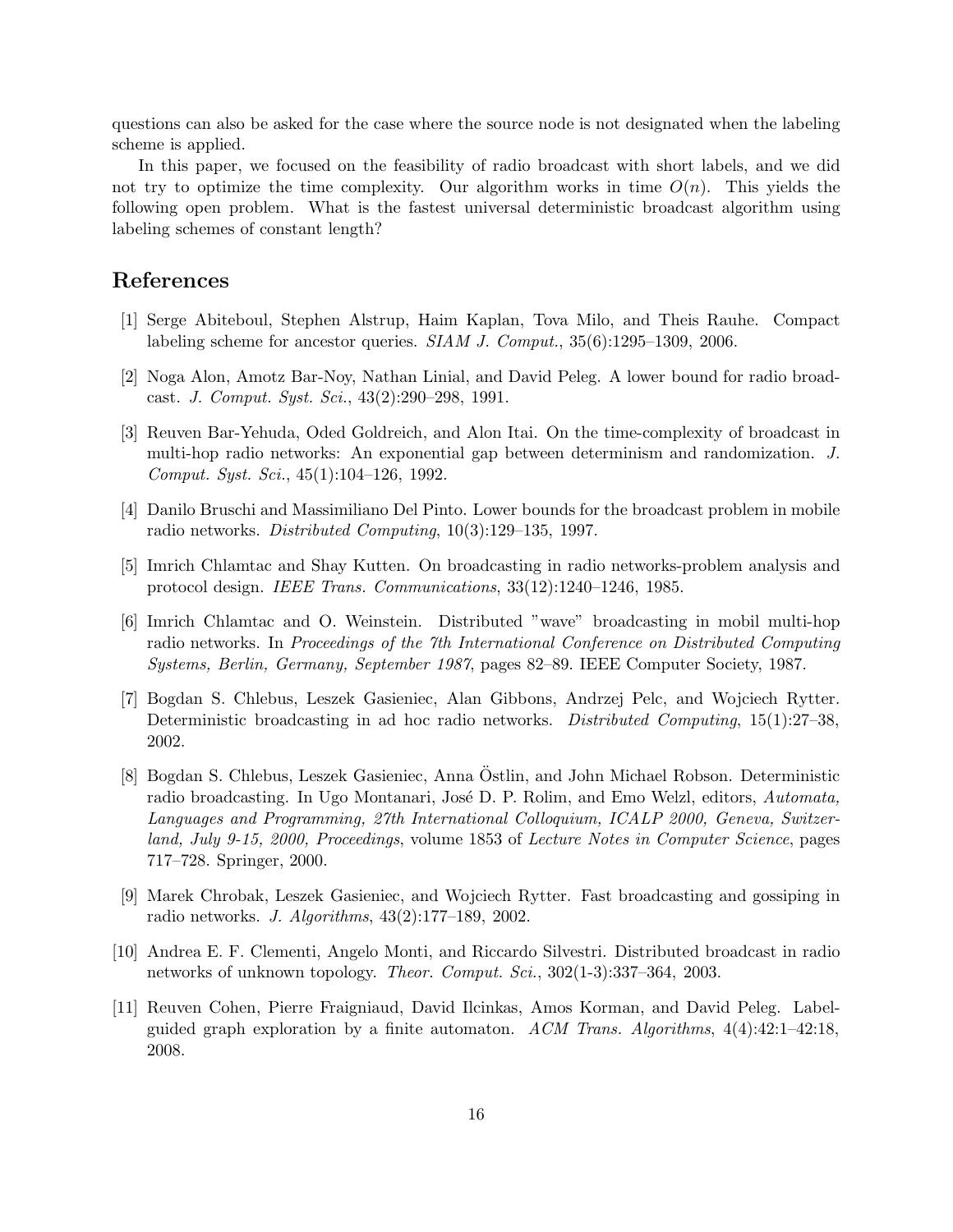- <span id="page-16-11"></span>[12] Artur Czumaj and Peter Davies. Faster deterministic communication in radio networks. In Ioannis Chatzigiannakis, Michael Mitzenmacher, Yuval Rabani, and Davide Sangiorgi, editors, *43rd International Colloquium on Automata, Languages, and Programming, ICALP 2016, July 11-15, 2016, Rome, Italy*, volume 55 of *LIPIcs*, pages 139:1–139:14. Schloss Dagstuhl - Leibniz-Zentrum fuer Informatik, 2016.
- <span id="page-16-12"></span><span id="page-16-0"></span>[13] Artur Czumaj and Wojciech Rytter. Broadcasting algorithms in radio networks with unknown topology. *J. Algorithms*, 60(2):115–143, 2006.
- <span id="page-16-8"></span>[14] Dariusz Dereniowski and Andrzej Pelc. Drawing maps with advice. *J. Parallel Distrib. Comput.*, 72(2):132–143, 2012.
- <span id="page-16-1"></span>[15] Michael Elkin and Guy Kortsarz. An improved algorithm for radio broadcast. *ACM Trans. Algorithms*, 3(1):8:1–8:21, 2007.
- [16] Yuval Emek, Pierre Fraigniaud, Amos Korman, and Adi Rosén. Online computation with advice. *Theor. Comput. Sci.*, 412(24):2642–2656, 2011.
- [17] Pierre Fraigniaud, Cyril Gavoille, David Ilcinkas, and Andrzej Pelc. Distributed computing with advice: information sensitivity of graph coloring. *Distributed Computing*, 21(6):395–403, 2009.
- [18] Pierre Fraigniaud, David Ilcinkas, and Andrzej Pelc. Tree exploration with advice. *Inf. Comput.*, 206(11):1276–1287, 2008.
- <span id="page-16-5"></span>[19] Pierre Fraigniaud, David Ilcinkas, and Andrzej Pelc. Communication algorithms with advice. *J. Comput. Syst. Sci.*, 76(3-4):222–232, 2010.
- <span id="page-16-2"></span>[20] Pierre Fraigniaud, Amos Korman, and Emmanuelle Lebhar. Local MST computation with short advice. *Theory Comput. Syst.*, 47(4):920–933, 2010.
- <span id="page-16-9"></span>[21] Emanuele G. Fusco, Andrzej Pelc, and Rossella Petreschi. Topology recognition with advice. *Inf. Comput.*, 247:254–265, 2016.
- [22] Iris Gaber and Yishay Mansour. Centralized broadcast in multihop radio networks. *J. Algorithms*, 46(1):1–20, 2003.
- <span id="page-16-7"></span>[23] Leszek Gasieniec, Aris Pagourtzis, Igor Potapov, and Tomasz Radzik. Deterministic communication in radio networks with large labels. *Algorithmica*, 47(1):97–117, 2007.
- <span id="page-16-6"></span>[24] Leszek Gasieniec, David Peleg, and Qin Xin. Faster communication in known topology radio networks. *Distributed Computing*, 19(4):289–300, 2007.
- <span id="page-16-10"></span>[25] Leszek Gasieniec, Igor Potapov, and Qin Xin. Time efficient centralized gossiping in radio networks. *Theor. Comput. Sci.*, 383(1):45–58, 2007.
- <span id="page-16-3"></span>[26] Cyril Gavoille, David Peleg, Stéphane Pérennes, and Ran Raz. Distance labeling in graphs. *J. Algorithms*, 53(1):85–112, 2004.
- <span id="page-16-4"></span>[27] Christian Glacet, Avery Miller, and Andrzej Pelc. Time vs. information tradeoffs for leader election in anonymous trees. *ACM Trans. Algorithms*, 13(3):31:1–31:41, 2017.